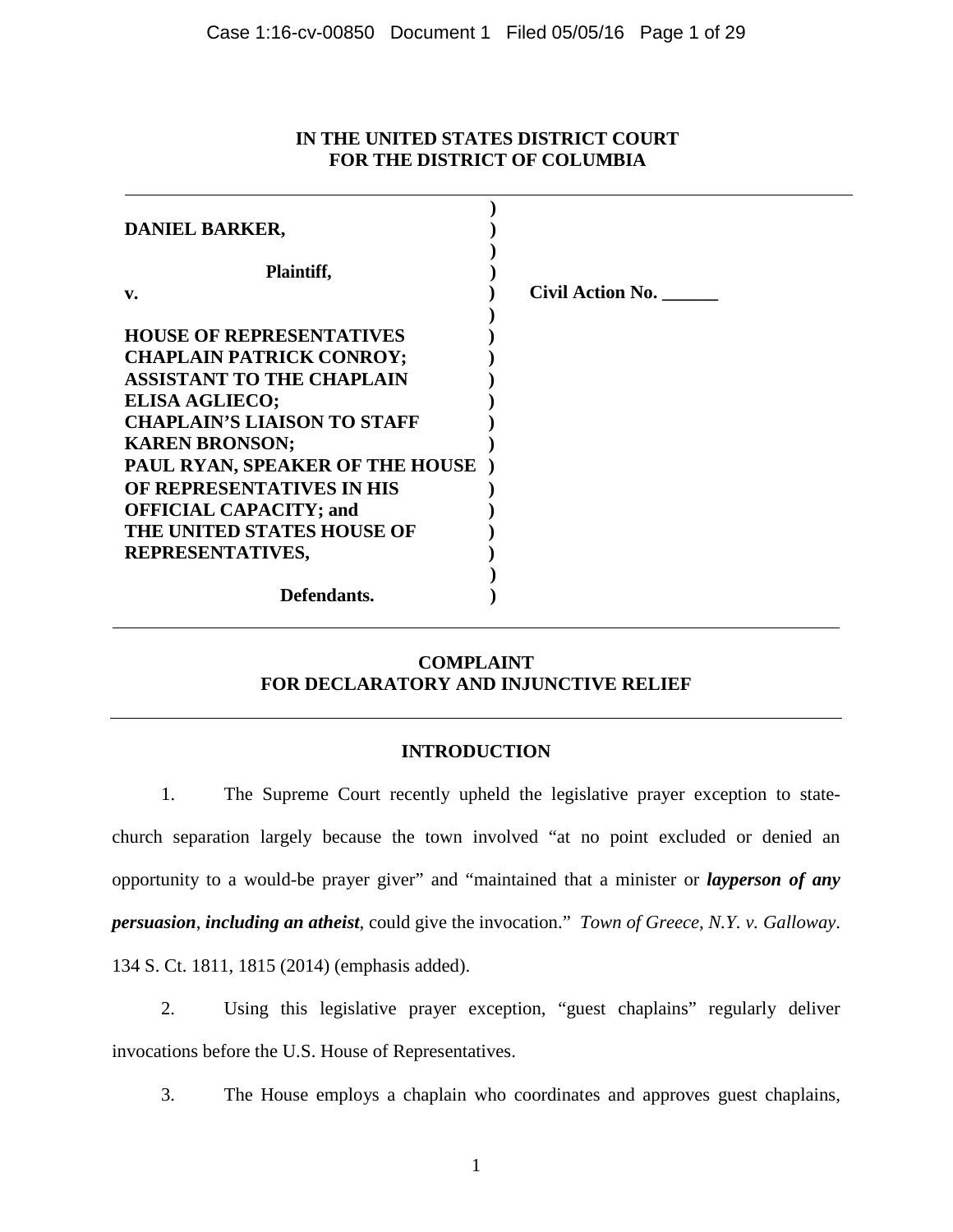#### Case 1:16-cv-00850 Document 1 Filed 05/05/16 Page 2 of 29

historically allowing them to deliver about 40% of invocations—more than 800—in the last 15 years.

4. The current House Chaplain, Father Patrick Conroy, has imposed requirements for guest chaplains that discriminate against the nonreligious and minority religions, and has explicitly refused to allow Plaintiff Dan Barker, who actually met the requirements, to serve as guest chaplain because Barker is nonreligious.

5. Barker challenges this discriminatory denial and the rules and practice on which it is based.

## **I. JURISDICTION AND VENUE**

6. The Court has jurisdiction under 28 U.S.C. § 1331.

7. This is an action to remedy deprivations, actual and imminent, under color of law, of individual rights secured to plaintiff by the First and Fifth Amendments to the United States Constitution, the Religious Freedom Restoration Act of 1993, 42 U.S.C.A. § 2000bb–1(b), and Article 6 of the Constitution.

8. Plaintiff also asserts a *Bivens* action against Defendant Conroy in his individual capacity for violating plaintiff's constitutional rights.

9. This is an action for a declaratory judgment under 28 U.S.C. § 2201, injunctive relief under 28 U.S.C. § 1343, and a mandamus order under 28 U.S.C. § 1361.

10. The Court has subject matter jurisdiction under 28 U.S.C. § 1343a(4) and jurisdiction to award costs and reasonable fees to prevailing plaintiffs under 42 U.S.C. § 1988.

11. Venue is proper under 28 U.S.C. § 1391.

#### **II. PARTIES**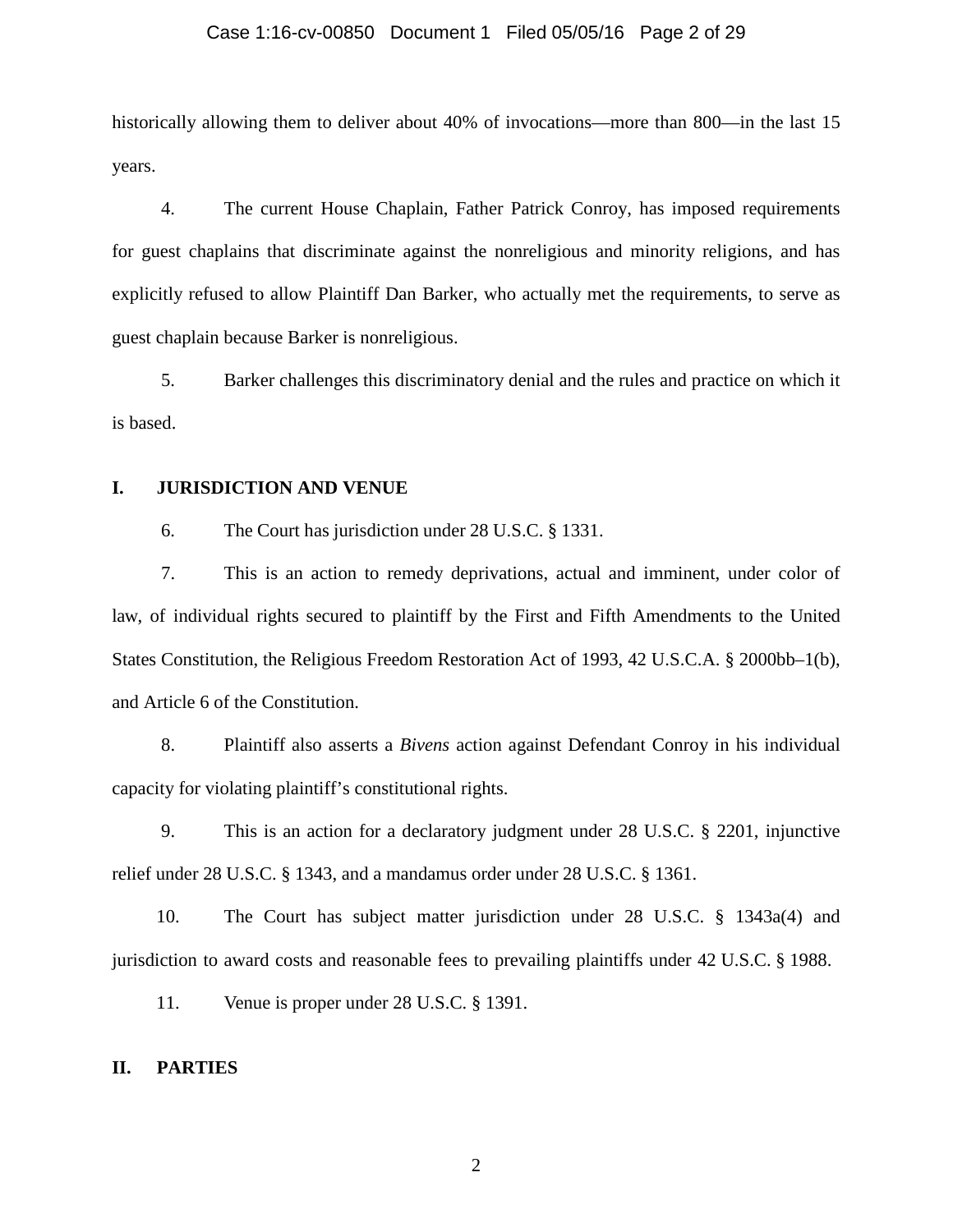#### Case 1:16-cv-00850 Document 1 Filed 05/05/16 Page 3 of 29

12. The plaintiff, Dan Barker, is a federal taxpayer who resides in Madison, Wisconsin.

13. Barker is co-president and a lifetime member of the Freedom From Religion Foundation, a non-profit that promotes non-belief and works to keep state and church separate.

14. Barker was ordained to the Christian ministry in 1975.

15. Barker was a pastor in three California churches, a missionary to Mexico, a Christian songwriter, and a traveling evangelist.

16. After 19 years in the ministry, Barker "lost faith in faith" and became an atheist. As an atheist, Barker has deeply held convictions that occupy the place of religious beliefs.

17. Barker's convictions include his opposition to governmental preferences and favoritism toward religion and a belief that there are no gods or other supernatural higher powers.

18. Barker now tours the country and the world giving lectures and participating in debates with theists, all in an effort to educate the public about nontheism.

19. Barker also co-founded The Clergy Project, an online community support service for former and active religious professionals who no longer believe in a supernatural higher power.

20. Barker retains his ordination and uses it to perform weddings, though he no longer preaches the tenets of his former religion.

21. Barker has deeply and sincerely held beliefs that are purely ethical or moral in source and content but that impose upon him a duty of conscience parallel to his former religion.

22. Barker believes in the power of reason, not the supernatural, to guide lives.

23. There is no governing entity behind Barker's deeply and sincerely held beliefs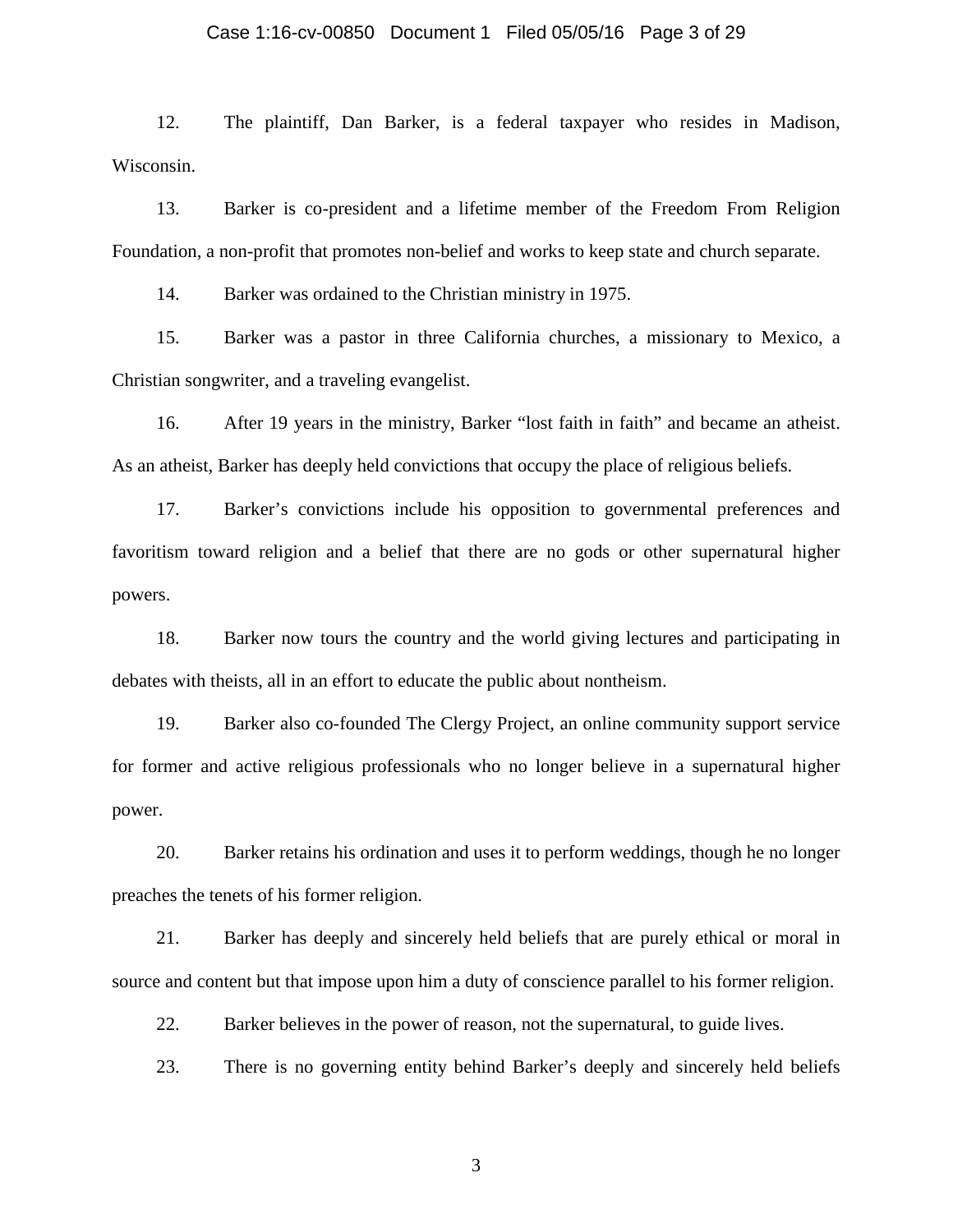#### Case 1:16-cv-00850 Document 1 Filed 05/05/16 Page 4 of 29

that issues ordinations.

24. Defendant Father Patrick Conroy holds the office of U.S. House of Representatives Chaplain.

25. Conroy was elected and sworn in on May 25, 2011. He is a Roman Catholic priest.

26. Defendant Elisa Aglieco is Assistant to the Chaplain, an official position in the Chaplain's Office and the U.S. House of Representatives.

27. Defendant Karen Bronson is the Chaplain's Liaison to Staff, an official position in the Chaplain's Office and the U.S. House of Representatives.

28. Defendant Speaker of the House of Representatives Paul Ryan is the presiding officer of the House and performs certain administrative and procedural duties.

29. Speaker Ryan oversees the other House officers, including the chaplain, can dismiss those officers, and can temporarily fill the Office of Chaplain if there is an unexpected vacancy.

30. Conroy, Aglieco, Bronson, and Ryan are all sued in their official capacities.

31. Barker also brings a *Bivens* action for damages against Conroy in his individual capacity.

32. Defendant United States House of Representatives employs Chaplain Conroy, Aglieco, and Bronson and has the power to regulate their practices.

33. The United States of America is an appropriate defendant under 28 U.S.C.A. § 1346.

## **III. FACTS**

**A. The House Chaplain refuses to allow Barker to deliver an invocation, even**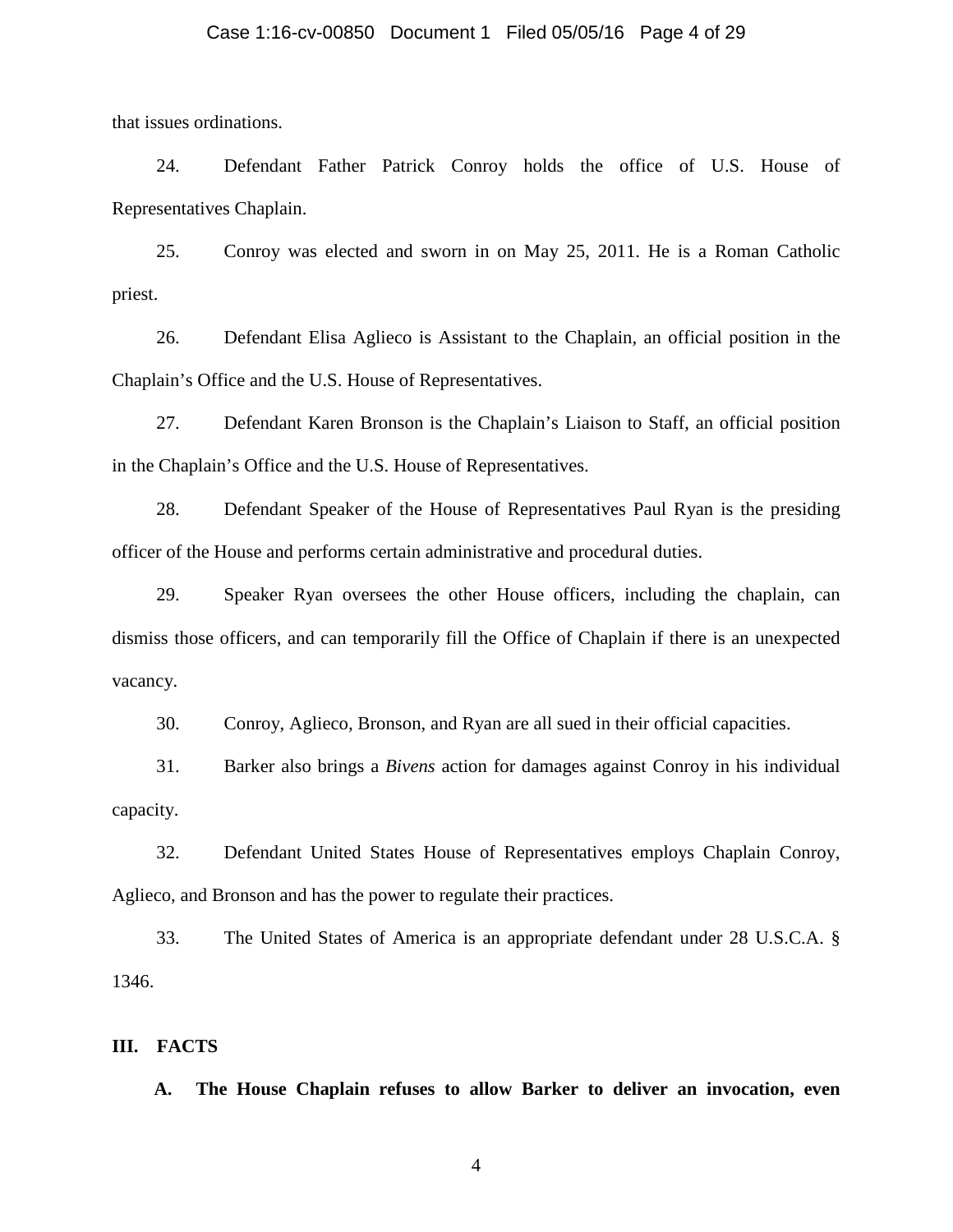#### Case 1:16-cv-00850 Document 1 Filed 05/05/16 Page 5 of 29

## **though he meets the chaplain's unwritten requirements for guest chaplains.**

34. Five weeks after the Supreme Court handed down the *Galloway* decision, Barker's representatives visited the U.S. Capitol and met in the chaplain's office with Elisa Aglieco and Karen Bronson to inquire about a nonreligious citizen serving as guest chaplain and delivering the opening invocation at the House.

35. Bronson and Aglieco explained that there are no written requirements to become a guest chaplain, but that guest chaplains are permitted to give invocations if:

(1) they are sponsored by a member of the House,

(2) they are ordained, and

(3) they do not directly address House members and instead address a "higher power."

36. By February 2015, the Chaplain's Office had documentation showing that Barker met or would meet all these requirements.

37. Representative Mark Pocan, Barker's representative to the House, officially requested that Chaplain Conroy grant Barker permission to serve as a guest chaplain and deliver the morning invocation. (*See* February 18, 2015 letter, *Exhibit A*.)

38. Two days later, Aglieco requested Barker's contact information, biography, and ordination certificate because the Chaplain's Office wanted "to check his credentials." All of which was quickly provided.

39. Chaplain Conroy subsequently expressed to Representative Pocan that he was dubious that an atheist could craft an appropriate invocation.

40. Chaplain Conroy indicated that reviewing a draft copy of Barker's invocation might allay his concerns.

41. Barker was reluctant to provide his remarks because he believed that Chaplain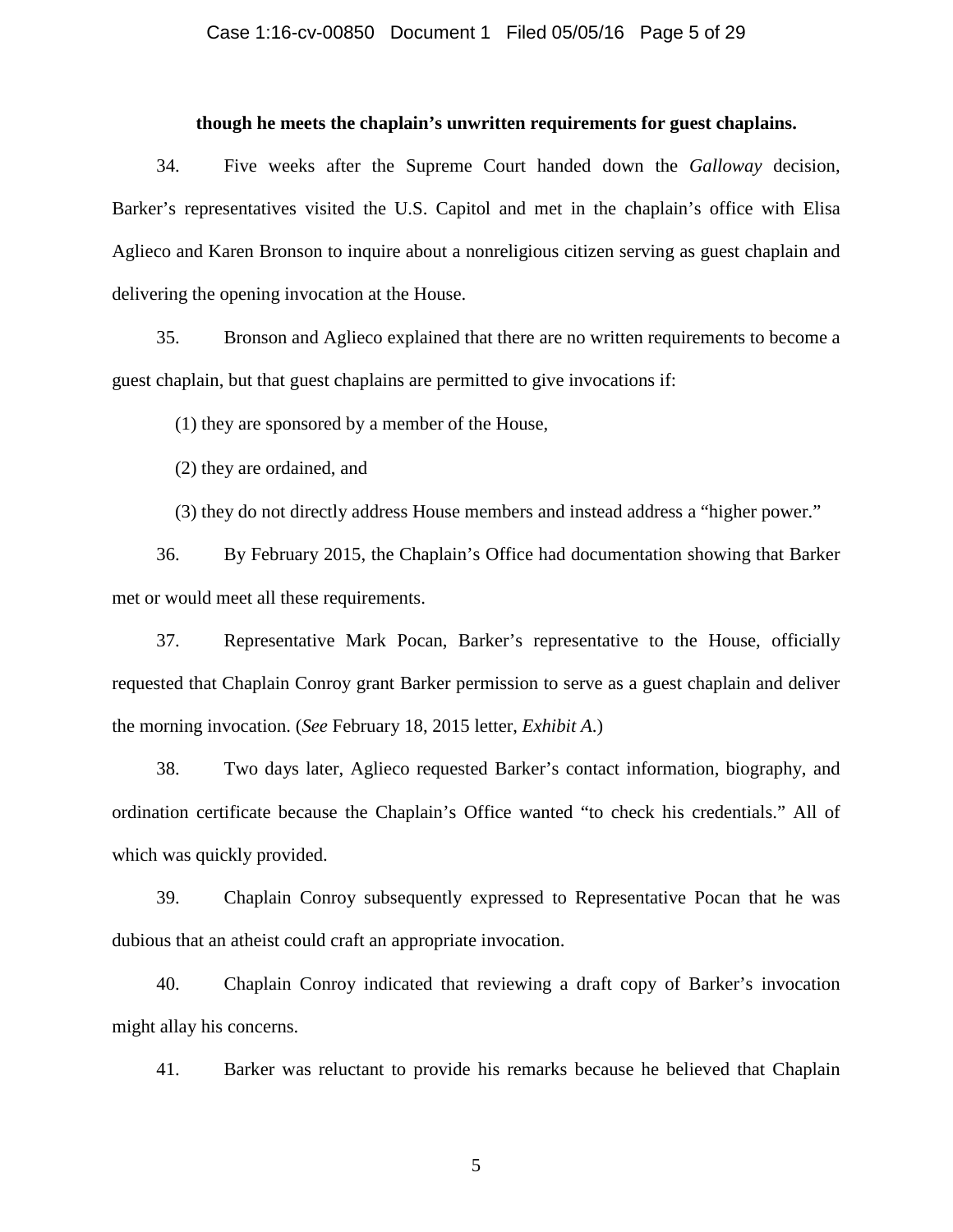#### Case 1:16-cv-00850 Document 1 Filed 05/05/16 Page 6 of 29

Conroy was imposing requirements on him because of his atheism that the chaplain would not impose on other guest chaplains, including a more substantial vetting process and submitting the invocation for pre-approval.

42. After months of silence from the Chaplain's Office, Barker felt forced to submit his invocation rather than forgo this unique, prestigious opportunity.

43. Barker provided a draft of his proposed invocation in June 2015. (*See Exhibit B.)*

44. Meeting all the requirements, Barker waited to be scheduled as a guest chaplain.

45. Four months later, the Chaplain's Office had still not acted on Barker's requests.

46. When asked about the delay, the Chaplain's Office claimed, without explanation, that it did not think the previous requests were "genuine."

47. The Chaplain's Office formally denied Barker permission in December 2015.

48. That denial came nearly 18 months after Aglieco and Bronson were asked about a nonreligious citizen acting as guest chaplain and nearly 10 months after Barker had submitted all his documentation.

49. The Chaplain's Office reaffirmed that initial denial a month later. (*See* January 7, 2016 letter, *Exhibit C.)*

## **B. The House Chaplain has a policy and practice of approving guest chaplains; guest chaplains have been overwhelmingly, disproportionately Christian.**

50. The House of Representatives' Rules provide for the election of a chaplain at the beginning of each Congress.

51. The House chaplain holds office until a successor is elected. Rule II.1

52. The chaplain's sole codified duty is to "offer a prayer at the commencement of each day's sitting of the House." Rule II.5

53. At the start of each day's session, the House's first "order of business . . . shall be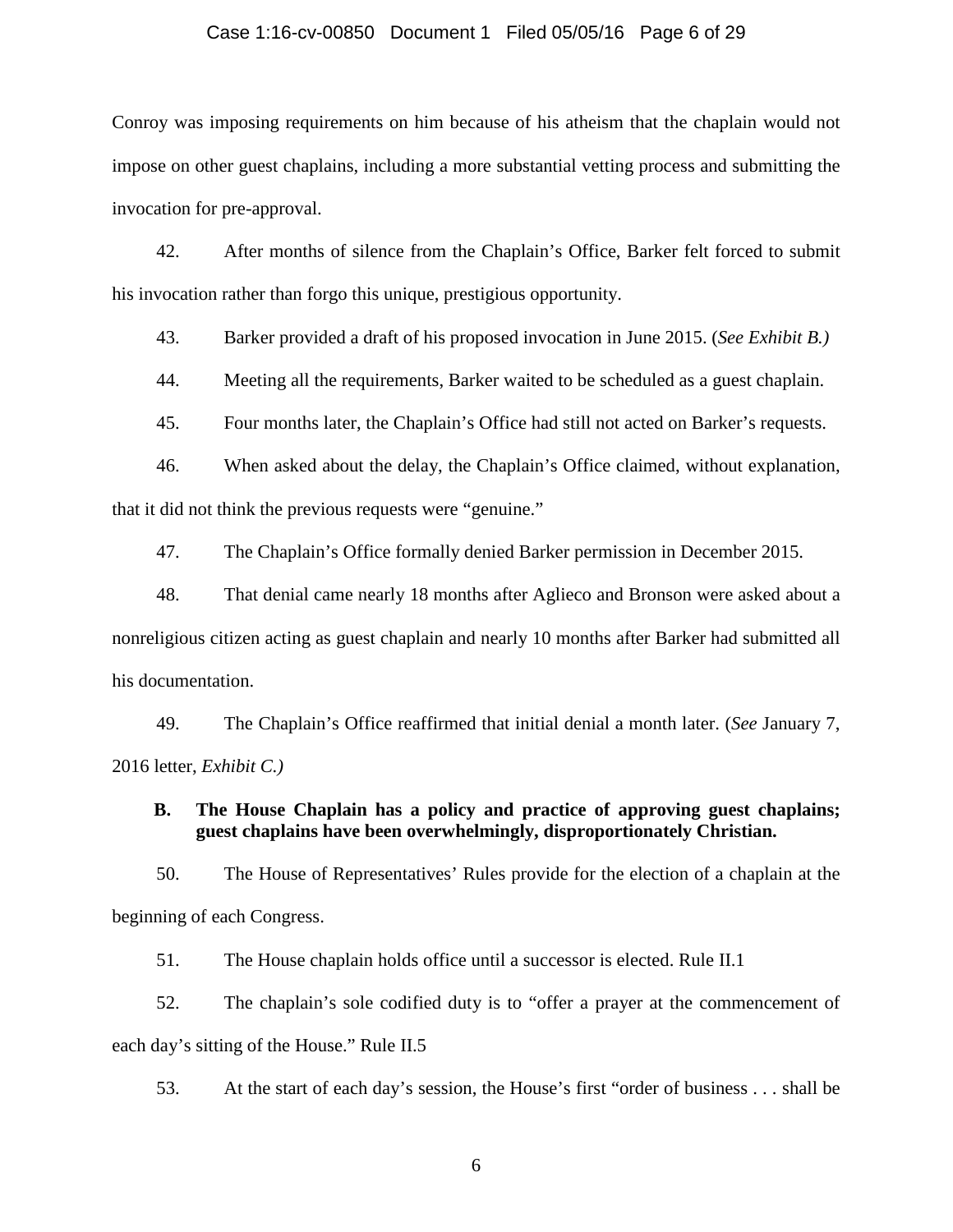[a] ... [p] rayer by the Chaplain." Rule XIV.1.

54. The House Rules do not include requirements for guest chaplains.

55. There are no other official, written rules or requirements for the opening invocations or guest chaplains.

56. The Chaplain's Office approves guest chaplains.

57. Each day that the House is in session, the chaplain or a guest chaplain gives an invocation.

58. Guest chaplains have been giving opening invocations in the House since at least 1948. *See* Cong. Rec., June 9, 1948, pp. 7597-7599.

59. On average, two guest chaplains deliver invocations every week and the chaplain has said that no more than two guest chaplains are allowed per week.

60. Representatives who want to invite guests write letters to the chaplain, who makes arrangements.

61. Typically, the sponsoring Representative introduces the guest chaplain.

62. The Representative gives a short biography of the guest chaplain and usually mentions the church, temple, or other organization the chaplain represents.

63. This introduction is recorded in the Congressional Record.

64. The introduction is alternatively listed as "honoring," "recognizing," "welcoming," or "a special tribute to" the guest chaplain.

65. Local media often cover the congressional introduction and the invocation the guest chaplain delivers.

66. When an invocation is broadcast on C-SPAN or other video outlets, the chaplain's name and organization typically appear on the video.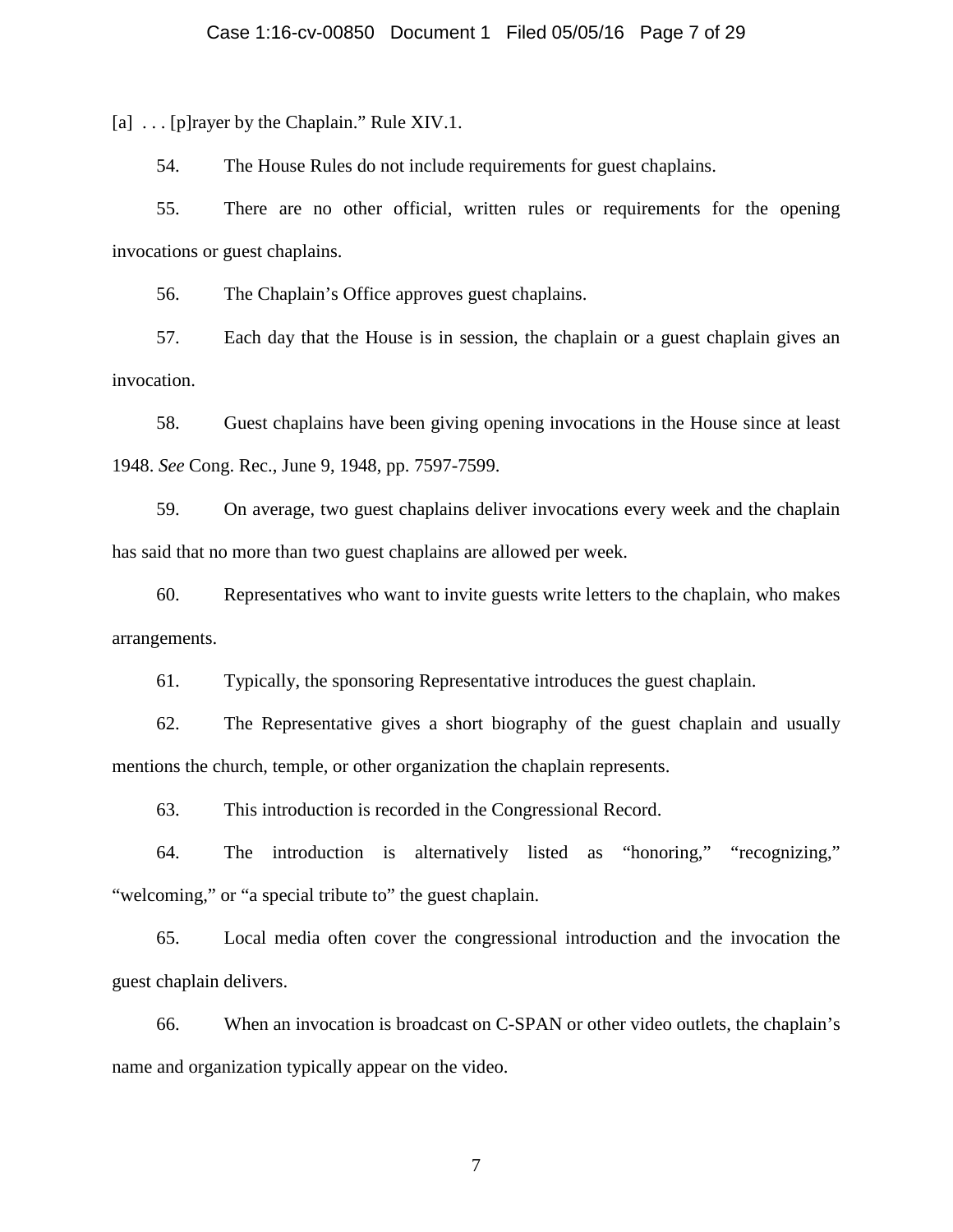#### Case 1:16-cv-00850 Document 1 Filed 05/05/16 Page 8 of 29

67. Barker views the opportunity to give an invocation, to be introduced by a member of the U.S. House of Representatives, and to have that tribute recorded for posterity in the Congressional Record and memorialized on C-SPAN as a great honor and an opportunity to participate in solemnizing the venerable work of the U.S. government.

68. Chaplain Conroy's denial prevents Barker from receiving the prestige and status that comes with giving an invocation before the U.S. House.

69. Chaplain Conroy has the power and discretion to invite guest chaplains to fulfill the responsibilities of the Chaplain's Office by offering a prayer at the commencement of a session of the House, and to permit Members to recommend particular clergy for consideration as guest chaplains. (*See* January 7, 2016 letter, *Exhibit C.)*

70. The Chaplain's Office typically recommends inclusive invocations, but it has admitted "that the [Chaplain's] office cannot tell people how to pray." *See* Bowman.

71. From 2000 to 2015, the religious breakdown of chaplains and guest chaplains was:

| 96.7%       | <b>Christian</b>                   | $(2,085$ invocations) |
|-------------|------------------------------------|-----------------------|
| $2.7\%$     | <b>Jewish</b>                      | (59 invocations)      |
| $< 0.4\%$   | <b>Muslim</b>                      | (8 invocations)       |
| $< 0.2\%$   | <b>Hindu</b>                       | (3 invocation)        |
| ${<}0.05\%$ | Other non-Christian (1 invocation) |                       |
| n/a         | Atheist/Agnostic                   | (0 invocations)       |

72. 857 of the 2,198 invocations were delivered by guest chaplains, about 39% 73. These numbers contrast with the religious makeup of the people the House represents, according to *America's Changing Religious Landscape*, Pew Research Center (May 12, 2015), available at www.pewforum.org/2015/05/12/americas-changing-religious-landscape:

| 70.6%   | Christian     |
|---------|---------------|
| $1.9\%$ | <b>Jewish</b> |
| $0.9\%$ | <b>Muslim</b> |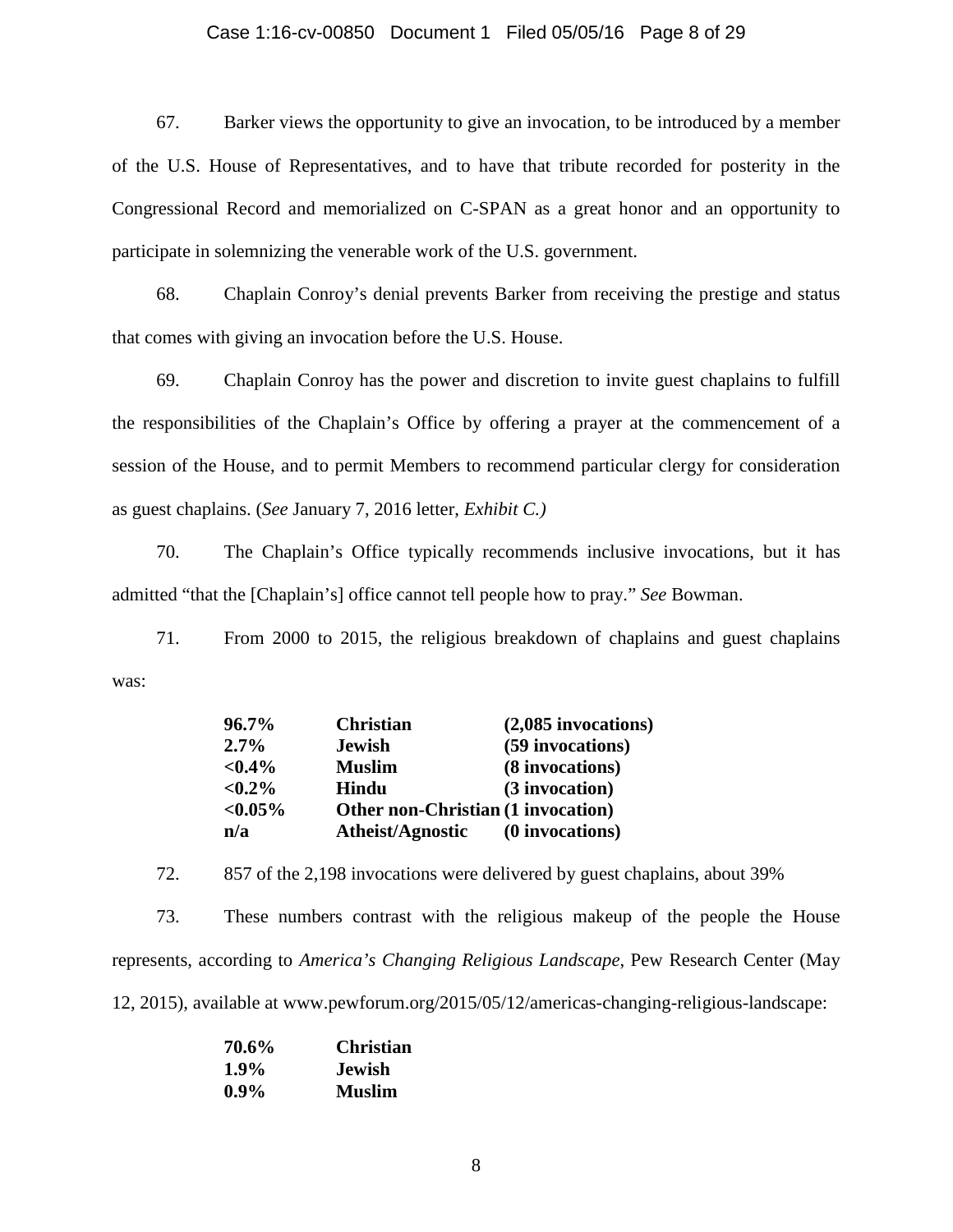| $0.7\%$ | Hindu                               |
|---------|-------------------------------------|
| $7.1\%$ | Unaffiliated, Atheist/Agnostic      |
| 15.8%   | Unaffiliated, nothing in particular |

[Note: That  $23\%$  (7.1 + 15.8) makes "Nones," those who self-identify as "nonreligious," the second largest "denomination" after evangelical Protestants at 25.4%.]

| $0.7\%$ | <b>Buddhist</b>                      |
|---------|--------------------------------------|
| 1.8%    | <b>Other non-Christian religions</b> |

74. Put another way, Abrahamic religions gave 99.8% of all invocations from 2000 to

2015—all but four—even though they make up less than 75% of the population:

[please see charts on next page]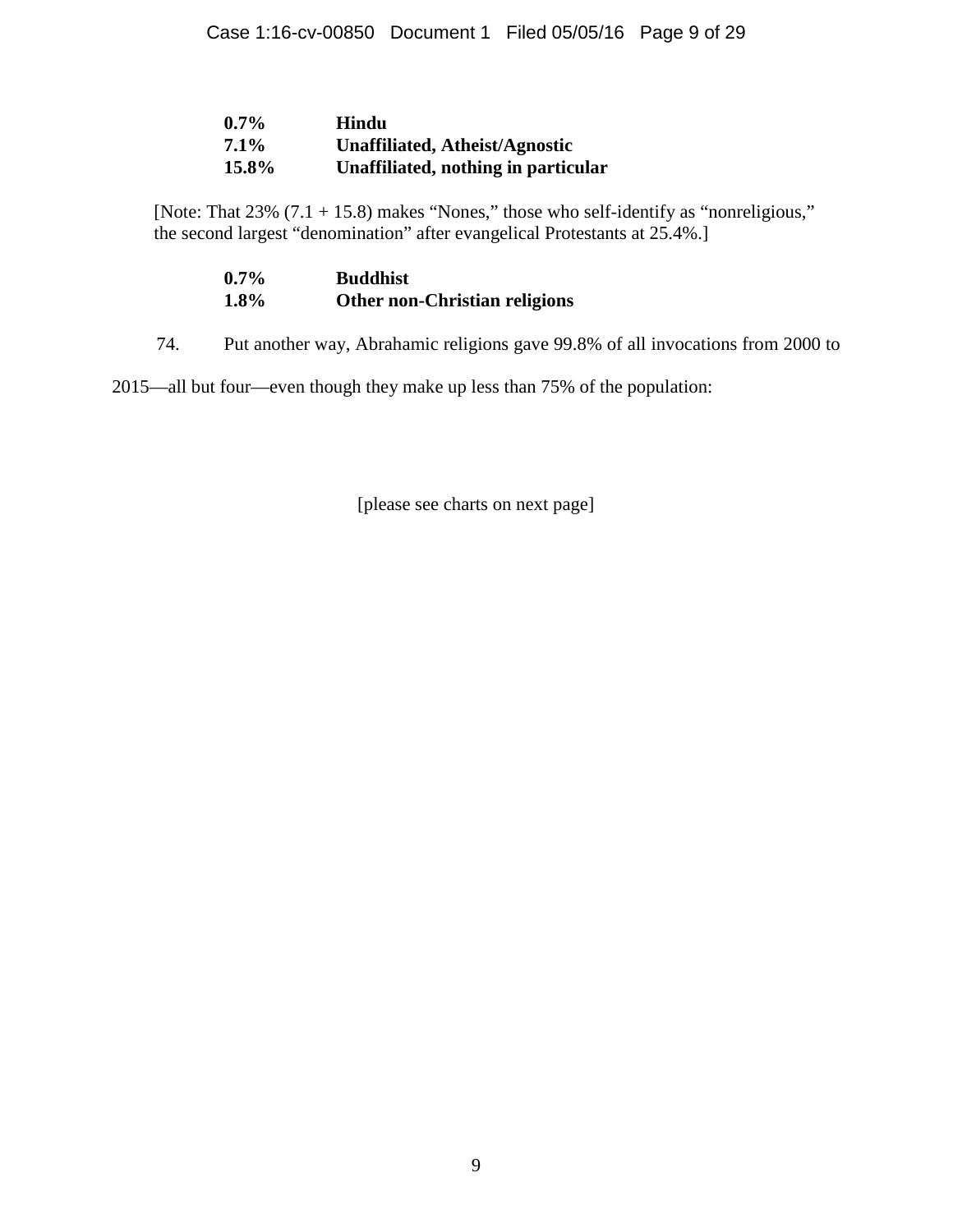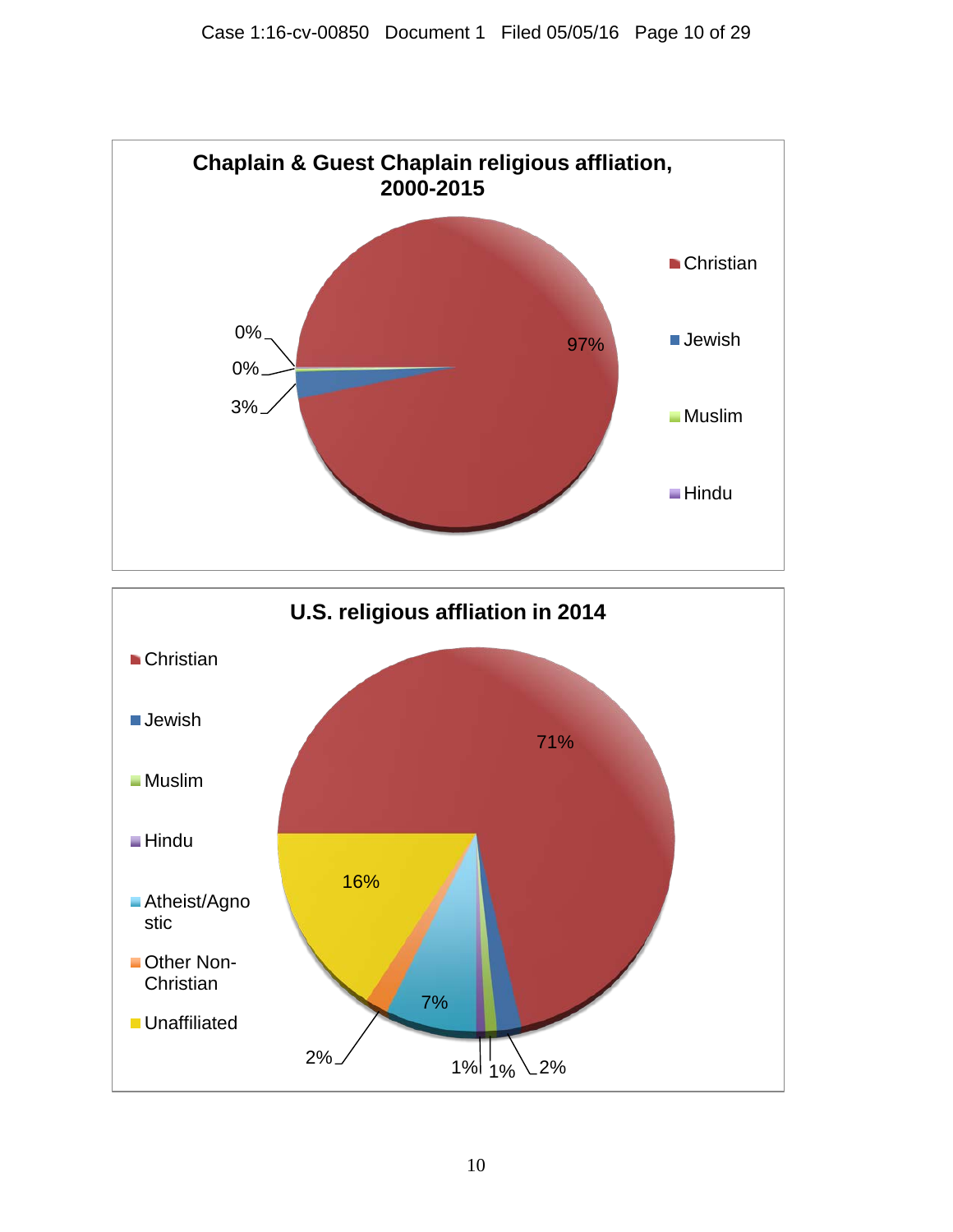## **C. The House Chaplain's policies and practices needlessly restrict and inhibit minority believers and nonbelievers from acting as guest chaplain.**

75. Chaplain Conroy's imposed requirements disparately burden nonreligious and minority groups.

76. The House of Representatives has never had an open atheist or agnostic assume the office of guest chaplain and deliver an invocation.

77. The House rarely has minority religions assume the office of guest chaplain and deliver an invocation.

78. Like atheists, many minority religions also have never had the opportunity to deliver an invocation.

79. There is nothing inherent in atheism, Jainism, Rastafarianism, Buddhism, or any other minority religion known to the plaintiffs that would prohibit their leaders from performing the duties of the guest chaplain.

80. Nonreligious individuals, most of them lacking religious ordinations, have delivered invocations before local government meetings.

81. The Central Florida Freethought Community, a local chapter of the Freedom From Religion Foundation, maintains a list of those invocations on its website at http://cflfreethought.org/invocations/.

82. Since 2004, nonreligious individuals have given more than 75 documented invocations at legislative meetings, including state legislatures, around the country.

83. No legislative meeting has suffered because of a secular invocation.

84. The Supreme Court has recognized that nonreligious individuals can deliver invocations: "The town at no point excluded or denied an opportunity to a would-be prayer giver. Its leaders maintained that a minister or layperson of any persuasion, *including an atheist*, could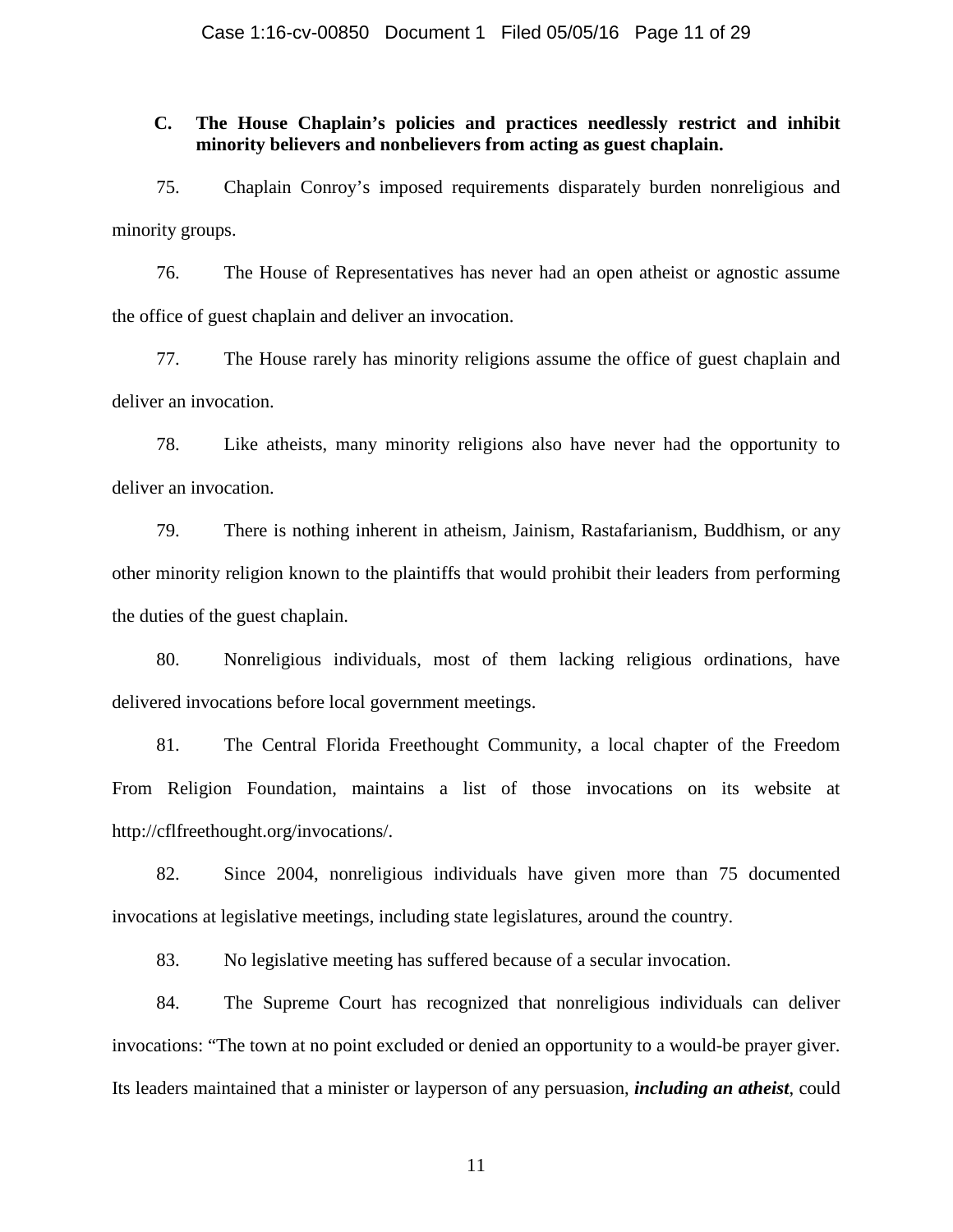## Case 1:16-cv-00850 Document 1 Filed 05/05/16 Page 12 of 29

give the invocation." *Galloway*, at 1815 (2014) (emphasis added).

85. The *Galloway* decision concerned the Town of Greece, New York, and shortly after it was decided, an atheist, Dan Courtney, delivered a nonreligious invocation to the town board.

86. In his invocation, Courtney invoked the signers of the Declaration of Independence and We the People, "as citizens":

> "…We, as citizens, the beginning and the end, the alpha and the omega of our destiny, are not, as the great philosopher Immanuel Kant warned, mere means to the ends of another, but we are ends in ourselves. This basic premise, this profound idea, guides us such that we need not kneel to any king, and we need not bow to any tyrant."

87. As this and other nonreligious invocations show, nonreligious speakers are perfectly capable of solemnizing proceedings by delivering an opening invocation at government meetings.

88. Secular invocations, in fact, have been delivered at government meetings with requirements that are less restrictive and more narrowly tailored to the invocation's purpose than Chaplain Conroy's unwritten requirements.

89. Some religions, such as Shintoists, Jains, Rastafarians, Buddhists, Baha'is, German Baptists, and Quakers, among others, do not ordain or acknowledge clergy.

90. Nor do atheists or agnostics ordain or acknowledge clergy.

91. Some of these religions and others do not worship or acknowledge supernatural or god-like higher powers, although all are capable of invoking some power outside of themselves when delivering an invocation.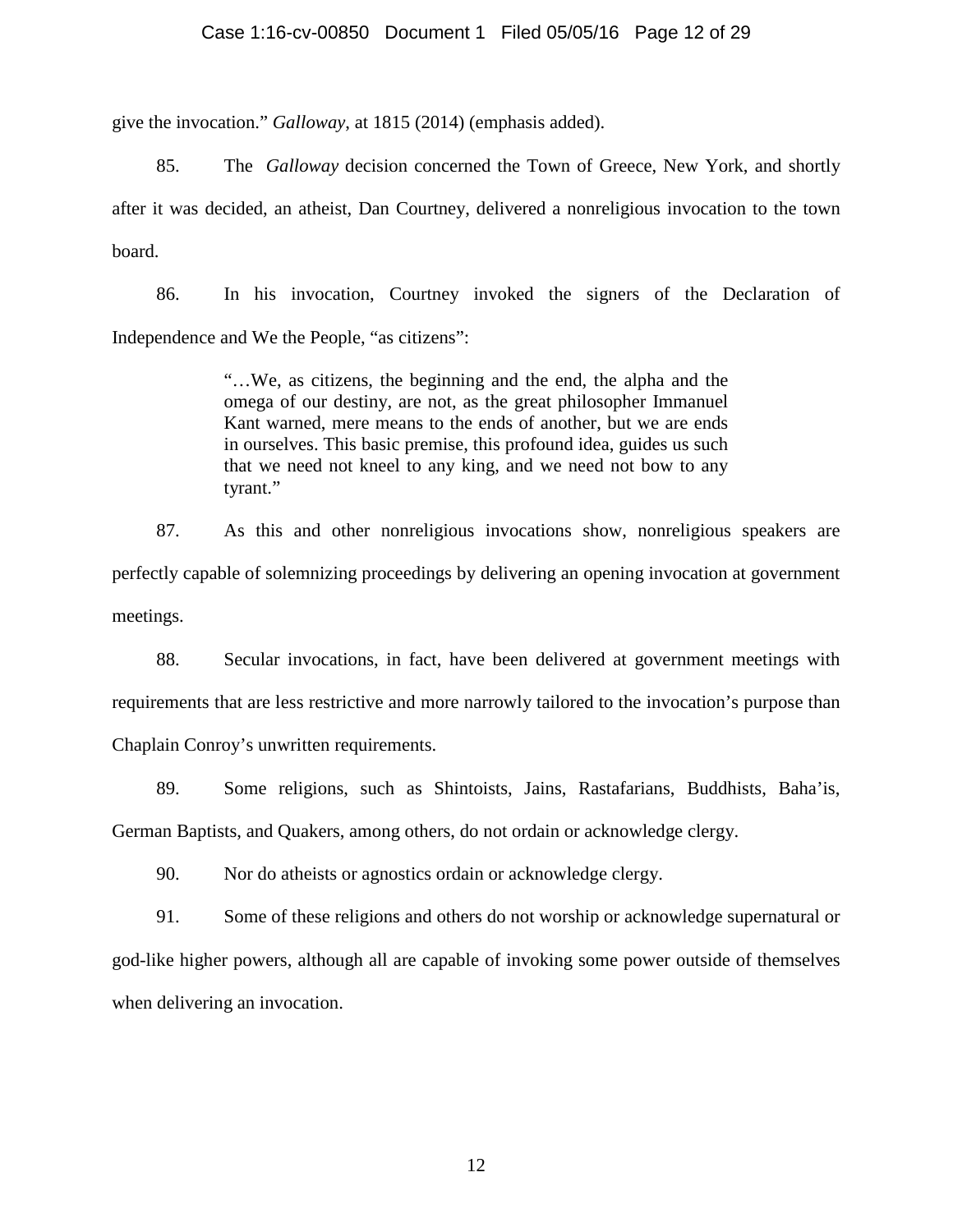## **D. Even though the guest chaplain requirements are inherently discriminatory against the nonreligious and minority religions, Dan Barker met all three.**

92. Barker met the sponsorship and ordination requirements and he agreed to the third requirement—not addressing the House but a higher power—and he even provided a draft of his invocation, a predicate inquiry not made of religious guest chaplains.

93. **Barker satisfied the first requirement** on February 18, 2015, when Representative Mark Pocan officially requested that Mr. Barker serve as a guest chaplain. (*Exhibit A).*

94. **Barker satisfied the second requirement** a week later when the Chaplain's Office received copies of Barker's ordination, biography, and contact information to confirm the validity of that ordination.

95. Barker was ordained by the Standard Christian Center in Standard, California on May 25, 1975.

96. A copy of Barker's Certificate of Ordination contains the signature of four SCC officials and was provided to the Chaplain's Office. (*Exhibit D).*

97. Neither Barker's certificate nor his ordination have been rescinded or otherwise abrogated.

98. Barker regularly uses his ordination to perform marriages.

99. Barker has performed marriages in many states, including more than a dozen in Dane County, Wisconsin, which Rep. Pocan represents, and others such as Alabama, California, Colorado, Indiana, Iowa, and Washington.

100. Barker most recently performed a wedding in Minnesota, which recognized his ordination and the subsequent marriage.

101. The U.S. Air Force Academy in Colorado Springs also has allowed Barker to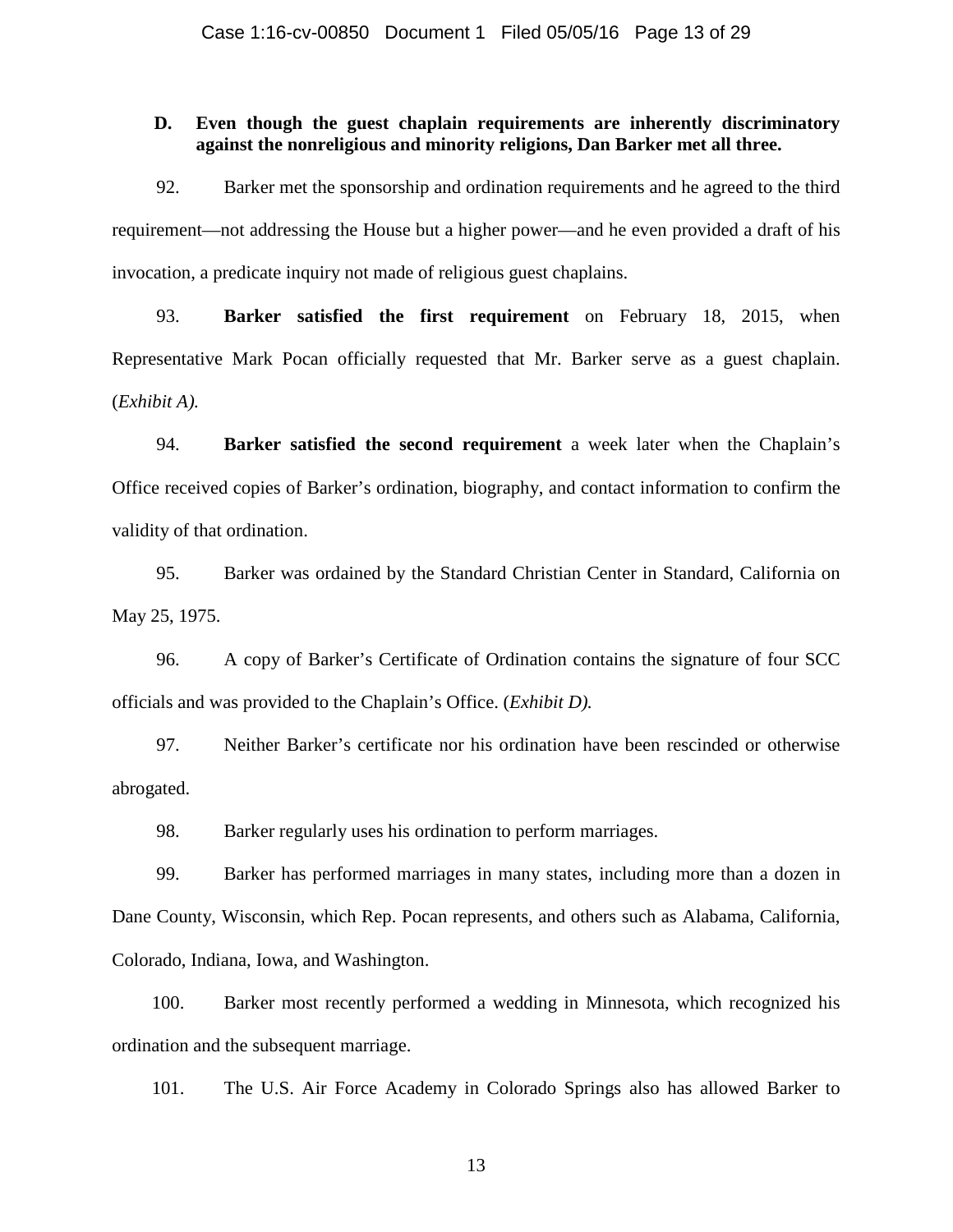## Case 1:16-cv-00850 Document 1 Filed 05/05/16 Page 14 of 29

officiate a nonreligious wedding in its chapel using this ordination.

102. None of the weddings Barker has performed using his ordination have been called into question or annulled even though he now holds deep and sincere beliefs that are different than the ones he held when he was ordained.

103. Although Barker is ordained and uses his ordination to perform marriages and other duties, he has not done so as an employee of or in the course of his duties at the Freedom From Religion Foundation.

104. **Barker satisfied the third requirement** by submitting a copy of his draft remarks, which did not directly address House members, to the Chaplain's Office. *(See Exhibit* 

*B.)*

105. Barker invoked a higher power, although not a god or supernatural power, in his draft remarks:

> Celebrating the wondrous fact that the sovereign authority of our great nation is not a monarch, lord, supreme master or any power higher than "We, the people of these United States," and recognizing that we Americans, a proudly rebellious people, fought a Revolutionary War to shatter the bonds of tyranny, let us rejoice in the inalienable liberty of conscience our forefathers and foremothers risked their lives to establish and our country continues to defend against those enemies who despise freedom of religion, freedom of speech, and freedom of thought.

> An invocation is meant to invoke the assistance and guidance of someone outside of ourselves. In the United States, our "higher power" is the authority the electorate has provisionally bestowed upon the guidance of our representatives, who work not for a king or dictator, but for the public good.

> Representing tens of millions of good Americans who are not religious and millions of patriotic citizens who do not believe in a god, I cannot invoke a spirit or supernatural agency before this esteemed body.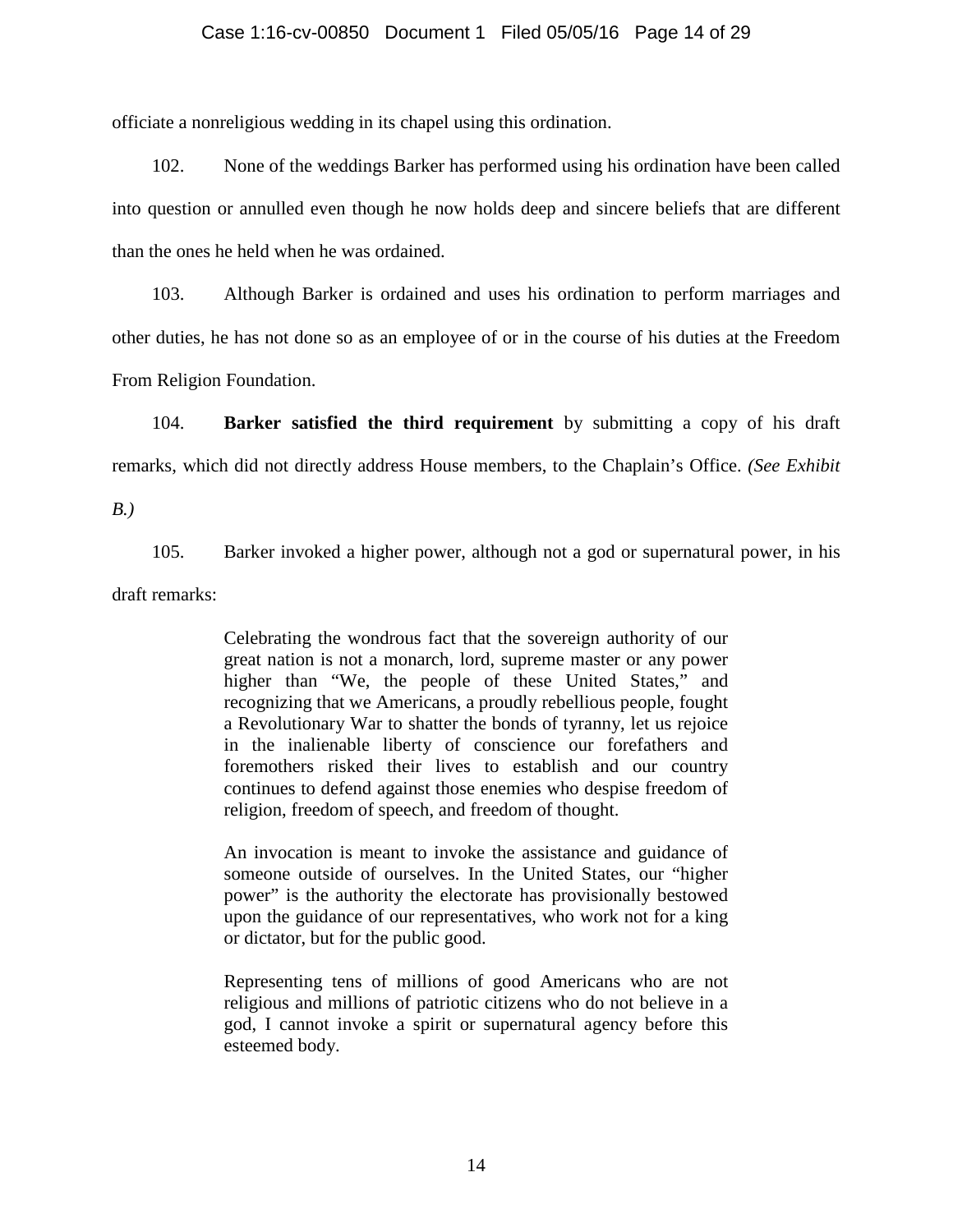But I *can* invoke the "spirit" of the founding patriot Thomas Paine, a nonChristian deist who argued for Common Sense over dogma.

. . .

106. Chaplain Conroy barred Barker from performing as guest chaplain despite receiving evidence that he met each demand from the Chaplain's office.

## **E. The Chaplain's Office denied Dan Barker permission to be a guest chaplain because he is nonreligious.**

107. Chaplain Conroy denied Dan Barker the opportunity to serve in the office of guest chaplain to the United States House of Representatives and to give the opening invocation.

108. But for Chaplain Conroy's denial, Barker would have served as guest chaplain, delivered an opening invocation to the House, and received all the concomitant benefits and notoriety of that position.

109. Chaplain Conroy cited several reasons for the denial, all of which were pretextual.

110. Barker was denied because he is an atheist.

111. The Chaplain's Office tried to rationalize its decision by explaining that "Daniel Barker was ordained in a denomination in which he no longer practices," and that "All guest chaplains have been practicing in the denomination in which they were ordained." (*See*  December 10, 2015 email, *Exhibit E.)*

112. Acting for Dan Barker as a lifetime member of the Freedom From Religion Foundation, FFRF attorneys objected to this denial: "When the government allows invocation speakers to deliver remarks, government officials, including chaplains, cannot legally determine whether or not a message is 'religious enough' or approve the content of messages," nor can they "legally determine whether or not a person is 'religious enough' " to deliver an invocation. (*See*  December 17, 2015 letter, *Exhibit F*.)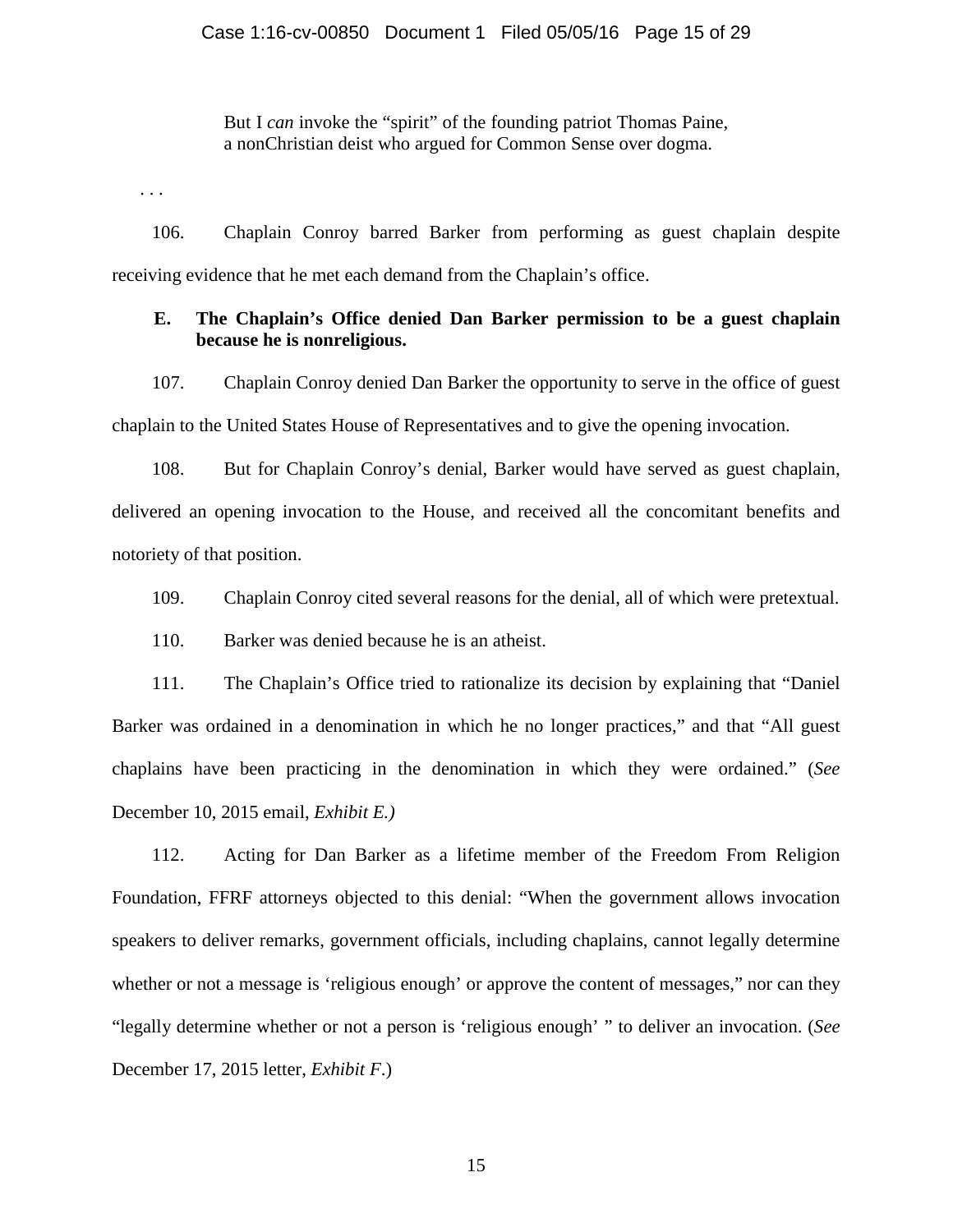#### Case 1:16-cv-00850 Document 1 Filed 05/05/16 Page 16 of 29

113. Chaplain Conroy reiterated his Office's denial by stating that Barker's ordination certificate "is not current or legitimate for purposes of my considering your recommendation that he be invited to offer an opening invocation." (*See Exhibit C*.)

114. Chaplain Conroy's letter also stated that Barker was denied because he left "the faith in which he [had] practice[d]."

115. Stated even more clearly in the letter, the Chaplain's Office denied Barker because he is not "a religious clergyman." He had "part[ed] with his religious beliefs."

116. Through this denial, Chaplain Conroy, acting as a government official, has made an intrusive inquiry into the particular religious beliefs (or lack thereof) of a candidate for the office of guest chaplain and judged his fitness for that office on the basis of the perceived quality of those beliefs.

117. Had Barker stayed in "the faith in which he practice[d]," or been "a *religious*  clergyman," or had he not "part[ed] with his religious beliefs," he would have been approved to deliver an invocation, but as a *nonreligious* officiant with a valid ordination, he was denied.

## **F. The Chaplain's Office used the three unwritten requirements as a pretext for excluding Barker and has** *not* **enforced these requirements against other guest chaplains.**

118. Chaplain Conroy's unwritten requirements serve to exclude minority religious and nonreligious applicants from acting in the role of guest chaplain and from receiving the benefits and notoriety that come with that position.

119. Chaplain Conroy enforced these unwritten requirements against Barker, effectively denying him equal opportunity to act as guest chaplain, but he has not enforced the same requirements against other, religious applicants.

## 120. **Not all guest chaplains have had a Representative sponsor.**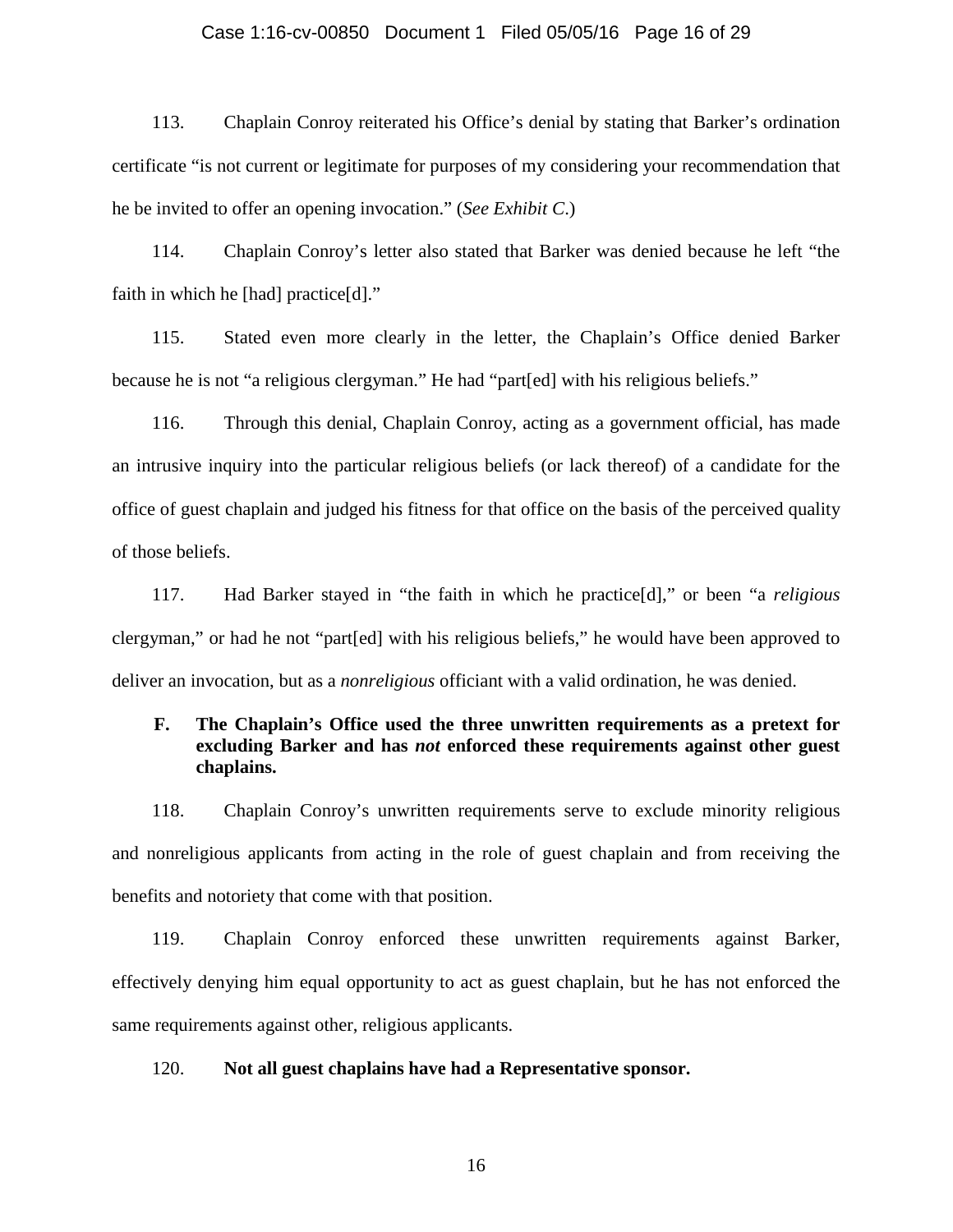#### Case 1:16-cv-00850 Document 1 Filed 05/05/16 Page 17 of 29

121. On August 5, 2011, Thomas J. Wickham, the House Parliamentarian, served as guest chaplain, approved by Chaplain Conroy.

122. Wickham did not have a Representative sponsor and he is not ordained.

- 123. **Not all guest chaplains have been ordained.**
- 124. Since 2000, Muslims identified as imams have given eight invocations.

125. Islam does not have formal or ordained clergy.

126. None of the Muslim guest chaplains were ordained, at least not in Islam.

127. As guest chaplain, Yolanda Adams gave the opening invocation on April 18,

2013.

128. Chaplain Conroy approved Ms. Adams as a guest chaplain.

129. Ms. Adams, a former schoolteacher, is now a gospel singer and a radio show host, but was not ordained when she served as guest chaplain.

130. As guest chaplain, Rajan Zed gave opening invocations on July 12, 2007 and June 19, 2014.

131. Chaplain Conroy approved Mr. Zed as a guest chaplain in 2014 and Chaplain Conroy's predecessor in the office approved Zed in 2007.

132. Mr. Zed is the President of Universal Society of Hinduism, but was not ordained when he served as guest chaplain.

133. As guest chaplain, Chandra Bhanu Satpathy gave the opening invocation on June 24, 2015.

134. Chaplain Conroy approved Satpathy as a guest chaplain.

135. Satpathy visited the Holy Shrine of Shri Sai Baba located in Shirdi (Maharashtra) in 1989 and has since been spreading that philosophy, but he was not ordained when he served as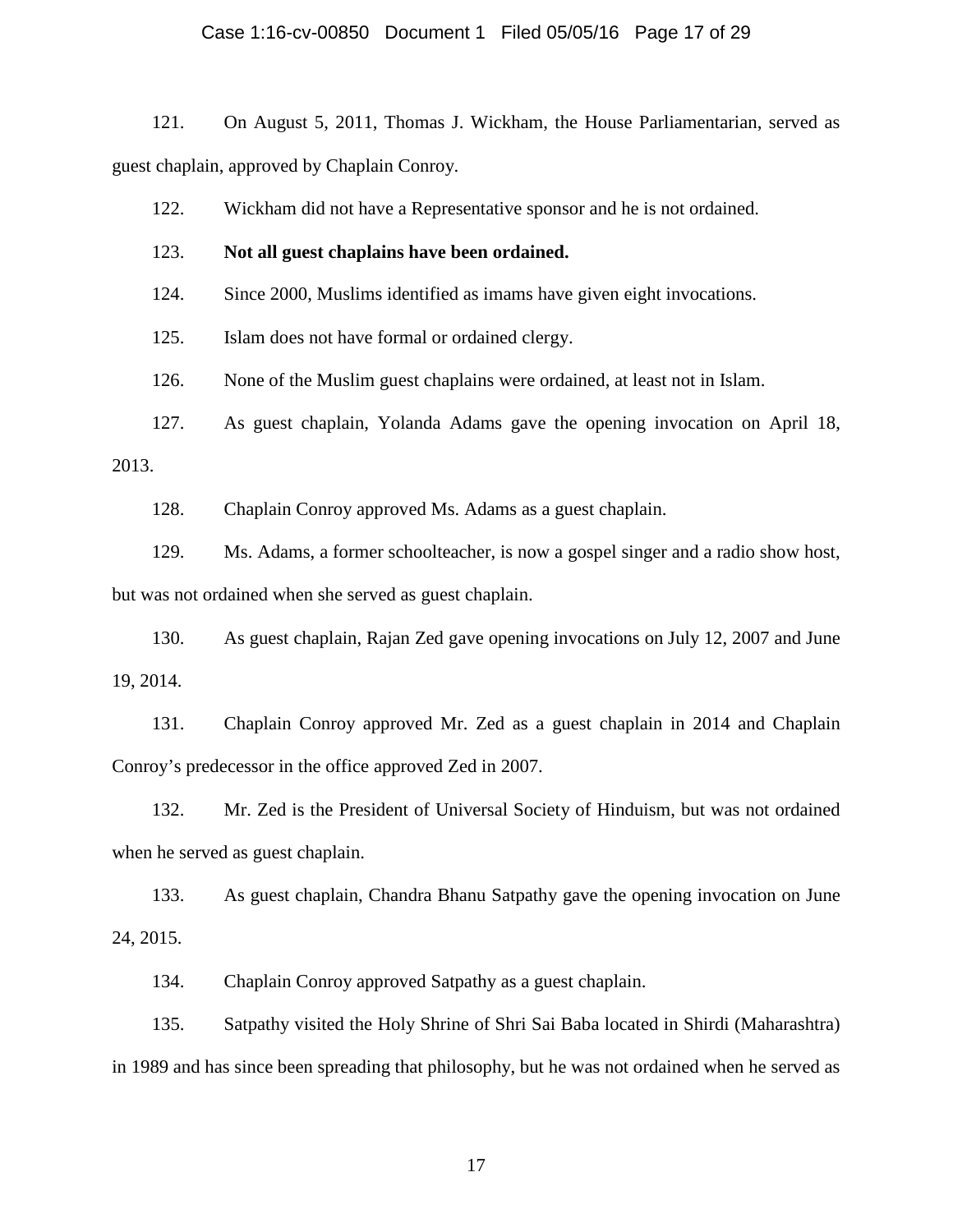#### Case 1:16-cv-00850 Document 1 Filed 05/05/16 Page 18 of 29

guest chaplain.

136. As guest chaplain, Randy Bezet, gave the opening invocation on June 25, 2015.

137. Chaplain Conroy approved Bezet as a guest chaplain.

138. Randy Bezet is a pastor at Bayside Church in Florida but was not ordained when he served as guest chaplain.

139. Bayside Church is a member of the Association of Related Churches, which does not require its pastors to be ordained.

140. Both Satpathy and Bezet served as unordained guest chaplains four months after Chaplain Conroy enforced the unwritten ordination requirement against Barker by demanding a copy of his ordination.

141. The Chaplain's Office approved these guest chaplains either without investigating their ordination status or with knowledge that they were not ordained.

142. **Not only were some guest chaplains unordained, some guest chaplains were also not "practicing" in the religion in which they were ordained when they delivered opening invocations.**

143. John Clark Buchanan served as the guest chaplain on June 3, 2003, yet, at the time he was "the retired Episcopal bishop of West Missouri." 149 Cong. Rec. H4795 (daily ed. Jun 3, 2003) (statement of Rep. Karen McCarthy) (emphasis added).

144. Fred Holloman served as the guest chaplain on April 27, 2005, yet, "Reverend Holloman retired in 2002 after serving 50 years in the ministry." 151 Cong. Rec. H2553 (daily ed. Apr. 27, 2005) (prayer by Guest Chaplain Fred S. Holloman) (emphasis added).

145. Other guest chaplains were ordained in one denomination, switched denominations (a common occurrence), and delivered invocations as guest chaplains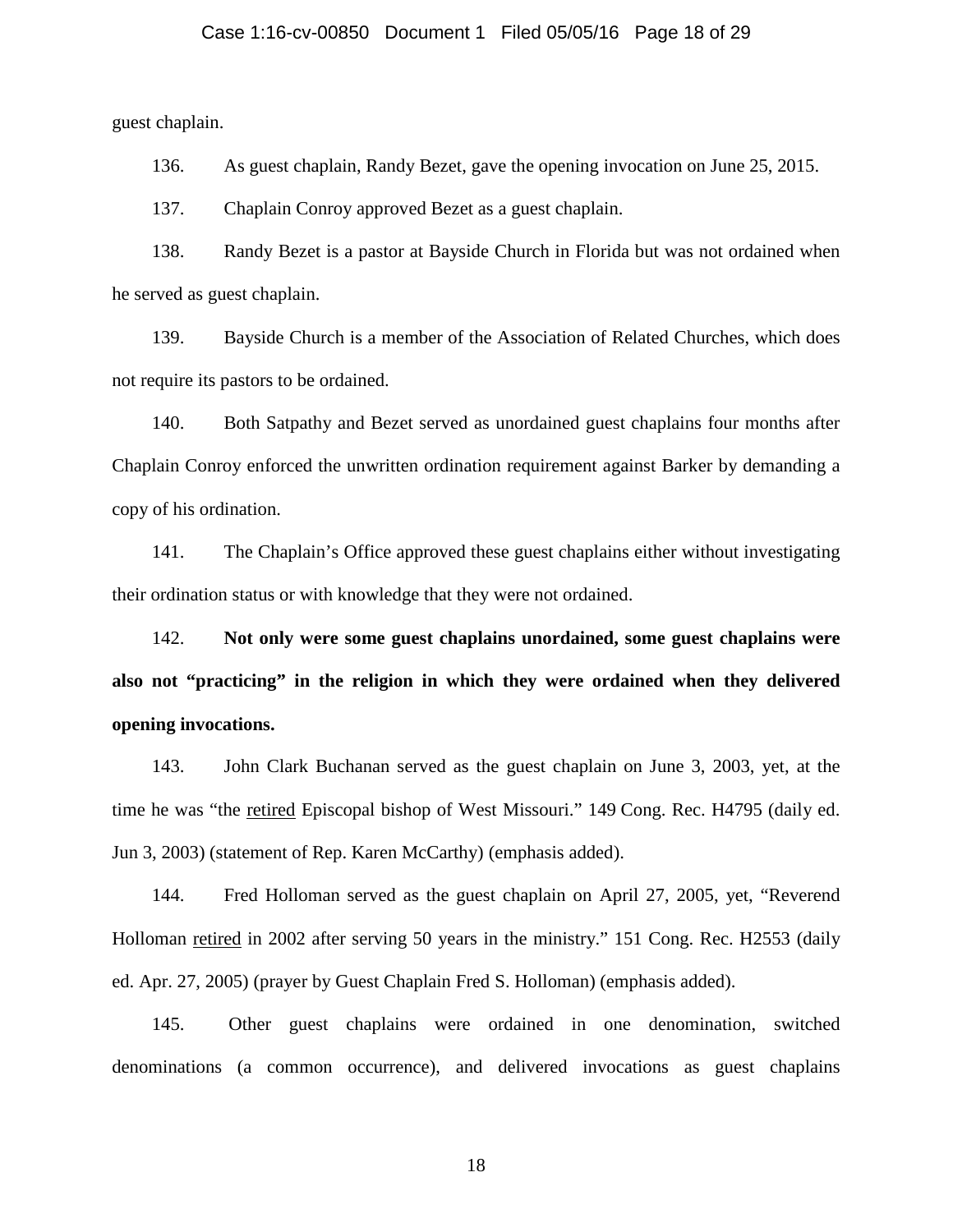representing their subsequent faith, a denomination in which they lacked an ordination.

# 146. **Chaplain Conroy disparately enforces the supernatural higher power**

# **requirement.**

147. Reverend Andrew Walton served as guest chaplain on May 5, 2015 and did not

invoke a supernatural higher power, but rather the "spirit of life that unites all people":

As the gavel sounds and a new day of business begins, we pause to acknowledge the eternal, creative, redemptive spirit of life that unites all people, transcending political persuasion, personal bias, or cultural creed.

We come seeking the wisdom of the ages that points us away from easy choices of rigid certitude that divide and separate but, rather, guides us toward challenging compromises of flexible possibility that connect and unite.

May we seek a common good where all people know freedom, equality, justice, and mercy; a common good grounded in compassion, gratitude, and generosity. May we remember we are one human family in which the pain of one is the pain of all and the joy of one is the joy of all.

May we find this common good in the conversations, deliberations, and achievements of this day and in the countless opportunities that come our way each and every day.

148. Four months after this invocation, Chaplain Conroy again approved Andrew

Walton to serve as guest chaplain on September 10, 2015.

149. Walton gave his second invocation three months after Chaplain Conroy received a

draft copy of Barker's invocation, and once again he did not address a supernatural higher

power:

As vacations and recesses draw to a close, we give thanks for the gift of rest and recreation afforded us while so many in our country and world have spent those same days in fear and suffering.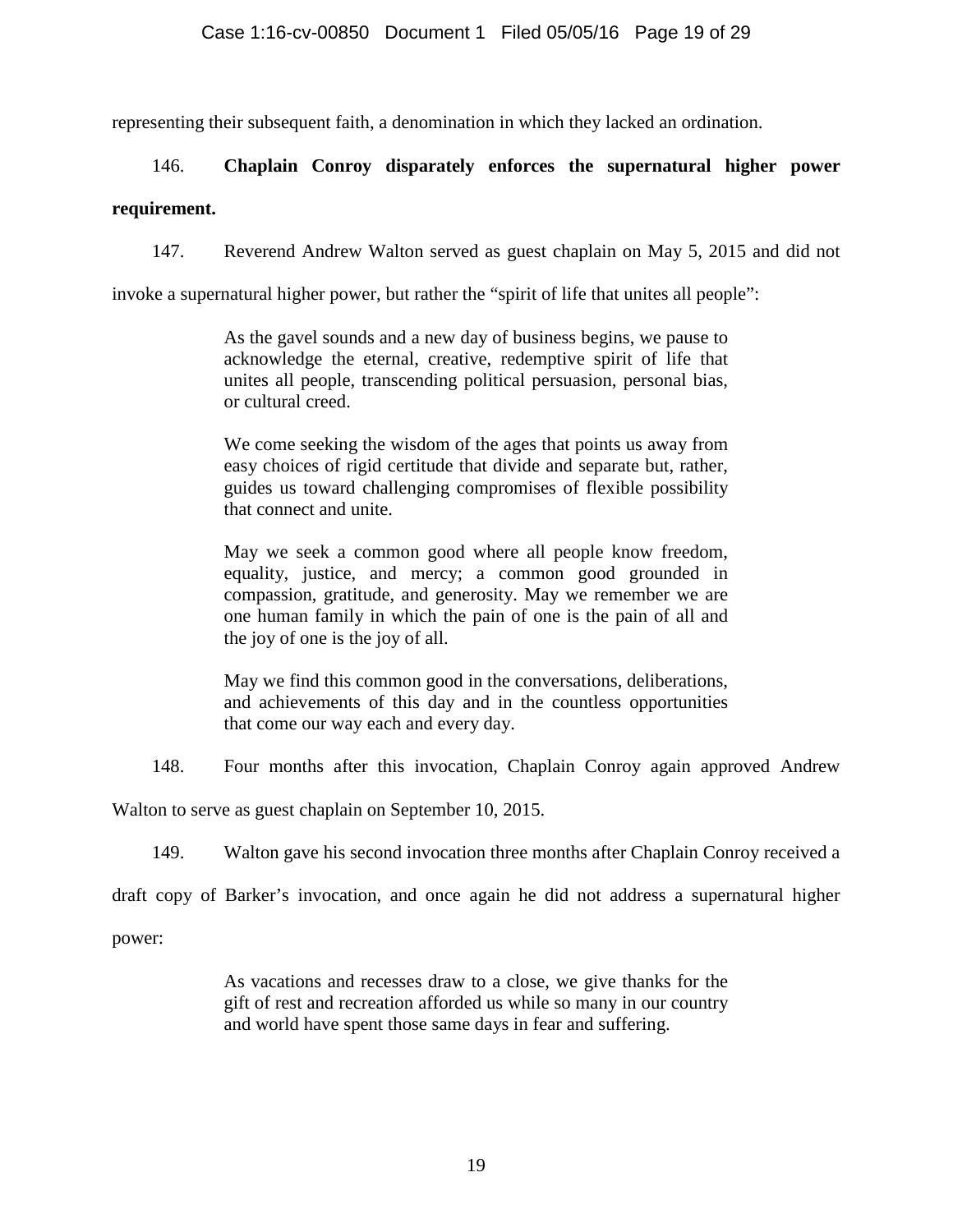May we leave business as usual in the shadows of yesterday, seeking to shine with renewed purpose, inspired wisdom, and transformative action.

May every person associated with these Halls of power remember their calling as public servants to humbly hold the hopes, dreams, and trust of people from every walk of life in every State, city, town, village, and neighborhood of our country and world.

As numerous streams of opinion, interest, and need flow into the procedures, process, and decisions of this day and days ahead, may there be wisdom and patience to allow them to find their way to pools and ponds of peace, rivers of mercy, and eventually oceans of compassion and common good for all people. (Sept. 10, 2015 invocation)

150. Reverend Michael Wilker served as guest chaplain on October 16, 2015, and he did not invoke or address a god but instead addressed the "Spirit of truth and reconciliation."

151. Reverend Wilker served as guest chaplain without addressing a supernatural higher power, about four months after the Chaplain's Office received Barker's draft remarks.

152. Chaplain Conroy does not require other potential guest chaplains to submit written drafts of their invocations prior to approval.

153. Indeed Chaplain Conroy has admitted that he "cannot tell people how to pray" or "censor what [guest chaplains] can say…" (*See Exhibit G.)*

154. The Chaplain's Office, nonetheless, requested Barker's draft remarks before denying his application to serve as guest chaplain.

155. The three requirements Chaplain Conroy imposed on Dan Barker are not written down and are disparately applied.

156. Chaplain Conroy and the Chaplain's Office have used the three requirements as a pretext to censor content and viewpoints with which they do not agree.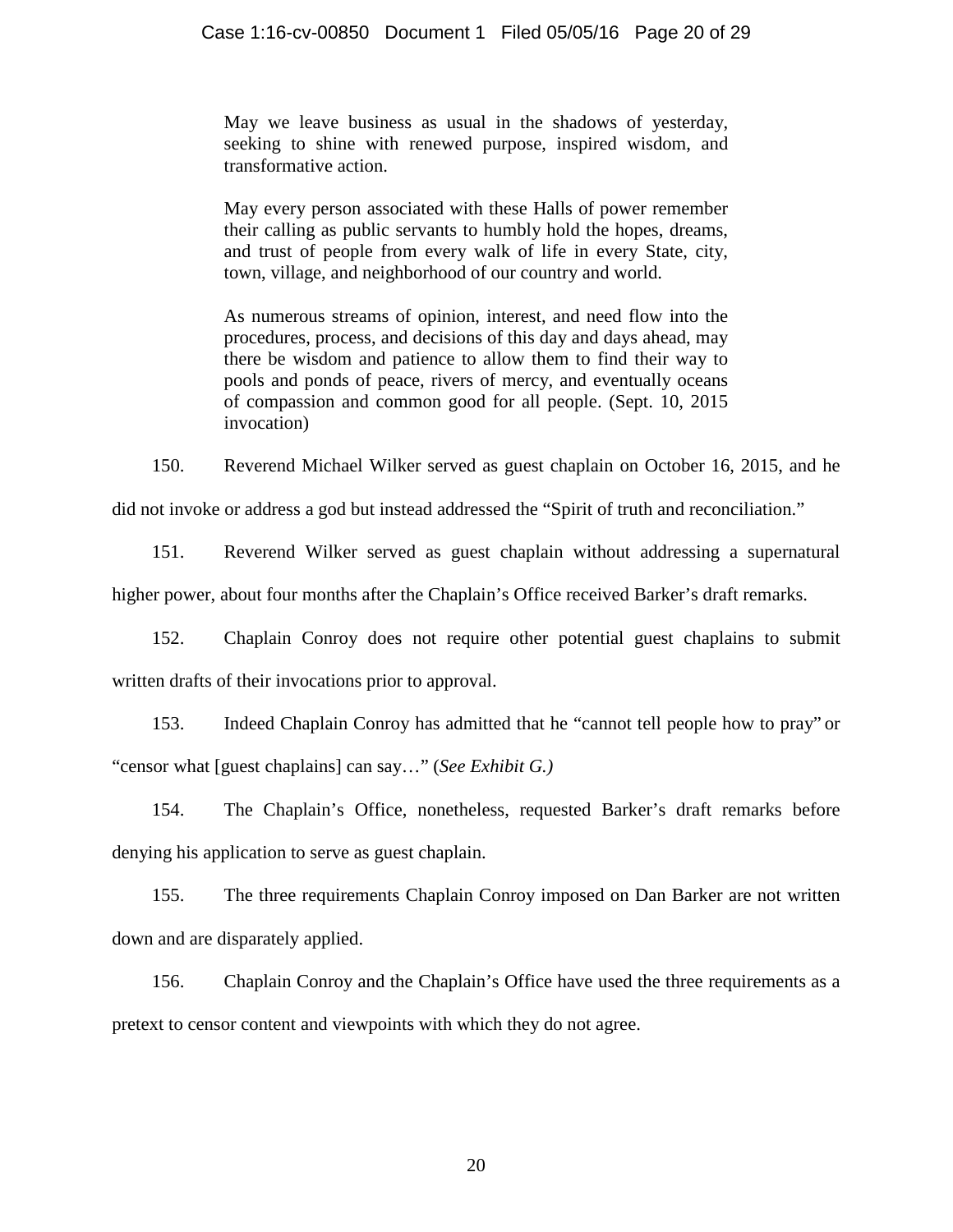## **IV. GROUNDS FOR RELIEF**

## 157. Plaintiff challenges:

- the denial of the opportunity to give an invocation as an instance of discrimination against a citizen for lacking religious belief and his chosen means of expressing that belief (i.e., invoking a non-supernatural higher power);
- the requirement that guest chaplains be ordained and practicing in the religion in which they were ordained, be it a written rule, tradition, or practice of the House or House Chaplain; and
- the requirement that guest chaplains address a supernatural higher power, be it a written rule, tradition, or practice of the House or House Chaplain.

## **A. The Establishment Clause of the First Amendment.**

158. The clearest command of the Establishment Clause of the First Amendment is that one religious denomination cannot be officially preferred over another.

159. The Supreme Court reaffirmed that this principle applies to government invocation policies in Town of Greece, N.Y. v. Galloway, 134 S. Ct. 1811, 1816, 1824 (2014) (emphasizing that the town's "leaders maintained that a minister or layperson of any persuasion, including an atheist, could give the invocation" and ruling that the government must "maintain. a policy of nondiscrimination" in deciding who will deliver an invocation).

160. The Chaplain's unwritten requirements discriminate against those whose religious beliefs do not include a belief in a supernatural higher power or those who practice a religion that does not have ordinations.

161. The Chaplain, moreover, has applied the unwritten requirements in a manner that excludes atheists and other minority religions, in violation of the Establishment Clause's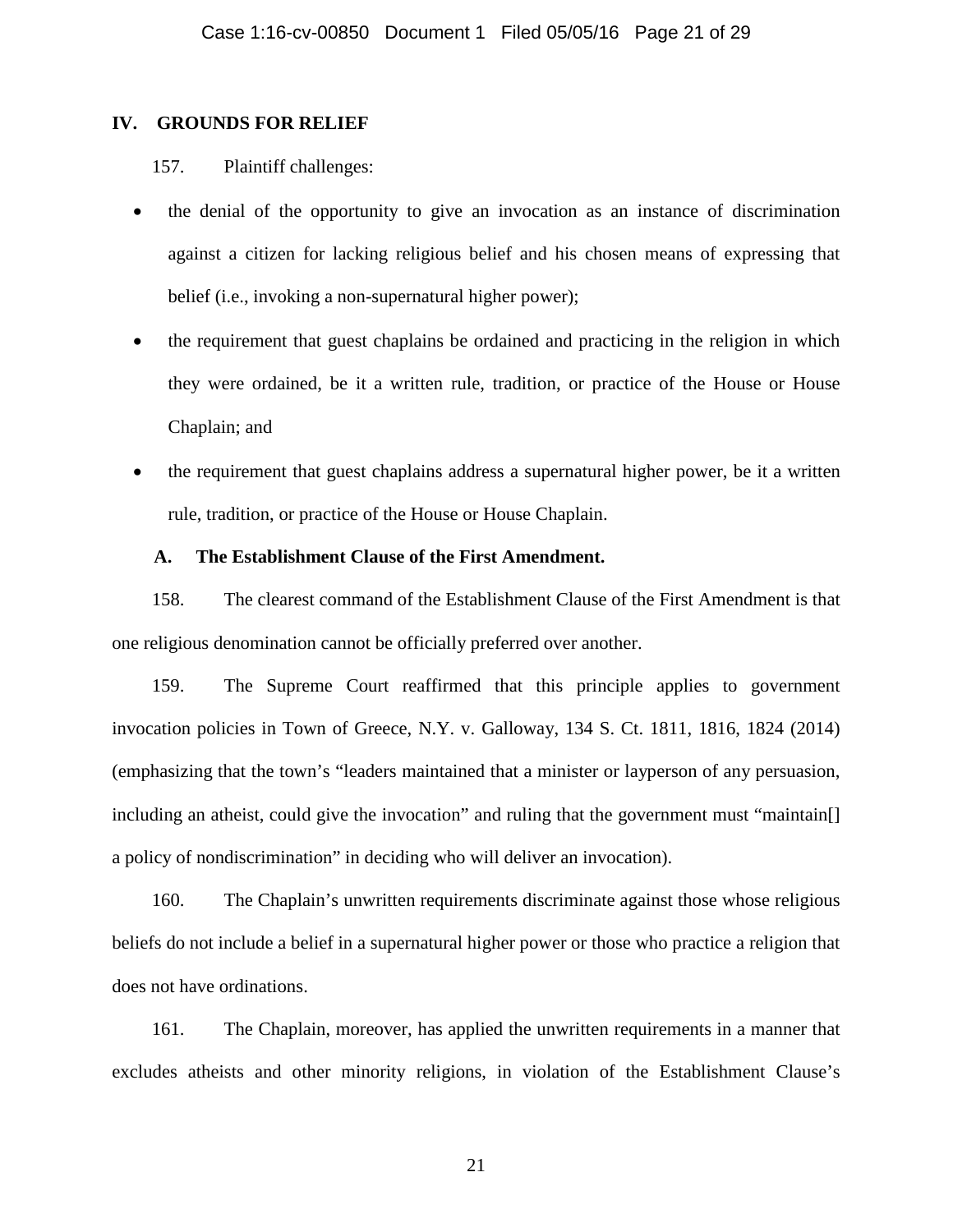#### Case 1:16-cv-00850 Document 1 Filed 05/05/16 Page 22 of 29

nondiscrimination principle.

162. The Chaplain's refusal to allow Barker to be guest chaplain, and the unwritten requirements cited as justification for that denial, create a preference by the Chaplain's Office and the House of Representatives for certain religions over others, and religion over nonreligion.

163. The only purpose behind the Chaplain's unwritten requirements is a religious one: To limit guest chaplains and the invocations they give to those meeting a specific, inherently religious standard.

164. The effect of the Chaplain's unwritten requirements is to disproportionately favor speakers holding a narrow range of religious beliefs over speakers with other minority religious or nonreligious beliefs.

165. The Chaplain's unwritten requirements impermissibly entangle the Chaplain's Office in quintessentially religious inquiries, including determinations as to whether guest chaplains are "practicing" in the religion in which they were ordained and whether a higher power is sufficiently supernatural to be invoked before the House of Representatives.

166. The Chaplain's unwritten requirements enmesh religion in the processes of government.

167. In this case, at the seat of our national government—in the congressional chamber based on proportional representation—the Chaplain is dividing and excluding citizens based on their religious or nonreligious beliefs.

168. The Chaplain's unwritten requirements also coerce applicants for the guest chaplain position to actively practice a religion that provides ordinations and to address a supernatural higher power when speaking before Congress. The Chaplains Office has conditioned the receipt of a significant honor and benefit on these inherently religious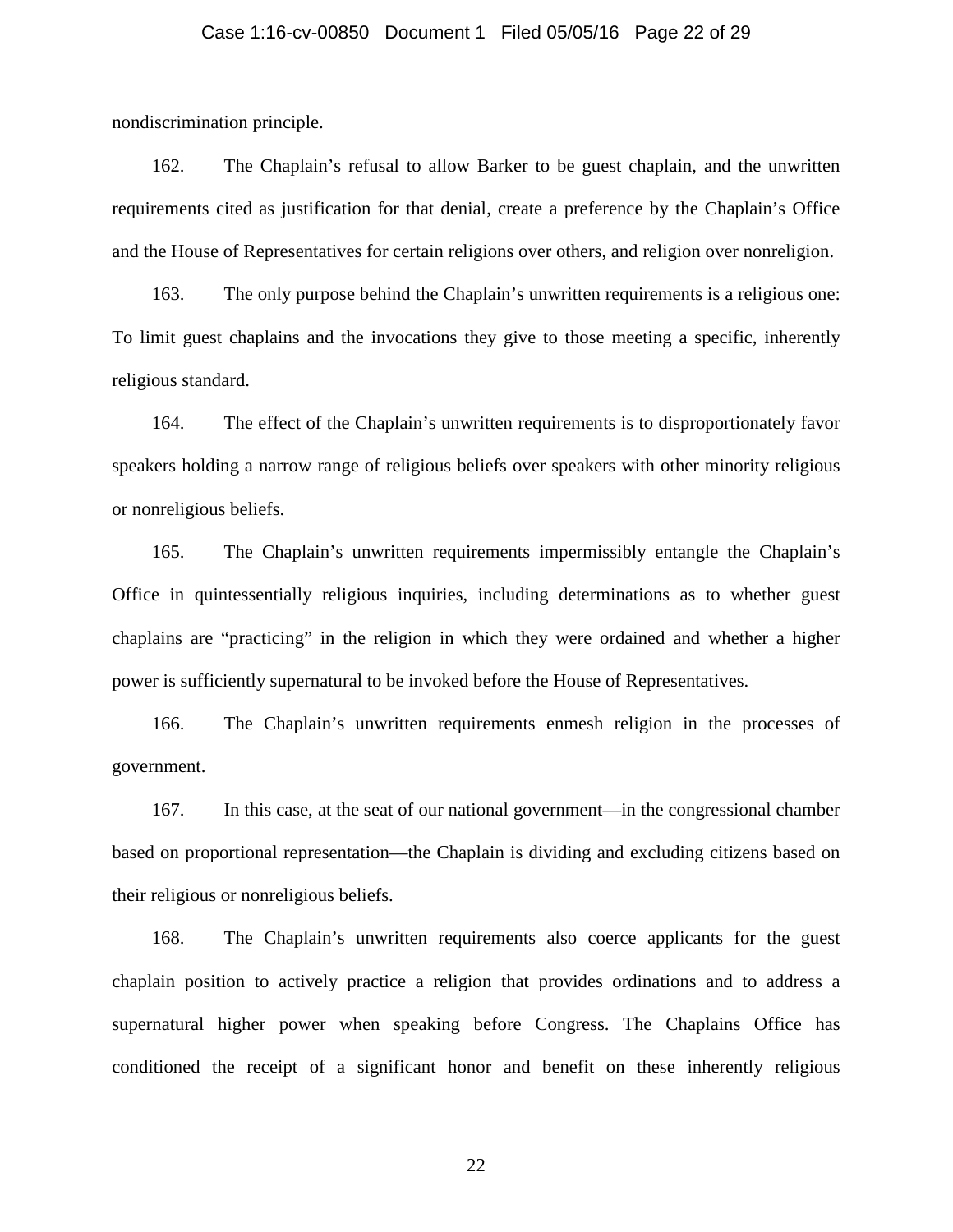requirements.

## **B. The Due Process Clause of the Fifth Amendment.**

169. The Fifth Amendment's "due process" clause requires the federal government to afford equal protection of the laws to all citizens.

170. Equal protection requires that citizens in similar situations be treated equally and not discriminated against because of their religion or lack thereof.

171. Because of his nonreligious beliefs, Barker was discriminated against compared to other, similarly situated or less qualified religious guest chaplains.

172. Barker was subjected to:

- (a) an extensive governmental vetting process that exceeded the scope permissible for a government agent inquiring into a citizen's religion;
- (b) an extensive and unreasonable delay—at least ten months—before a final decision on his application to become guest chaplain was made, including the offensive supposition that his request was not genuine;
- (c) pre-approval and prior restraint on his chosen language and the form of his invocation;
- (d) the application of unwritten rules that were not applied to other guest chaplains; and
- (e) the denial of his request even though he satisfied onerous, unconstitutional requirements.

173. Barker was denied equal treatment solely because he no longer believes in god.

174. Chaplain Conroy's requirements for guest chaplains classify applicants on the basis of their religion, a suspect classification, and discriminate against nontheists and other minority religions.

175. Chaplain Conroy applied the guest chaplain requirements against Barker in an intentionally discriminatory manner because of Barker's status as an atheist.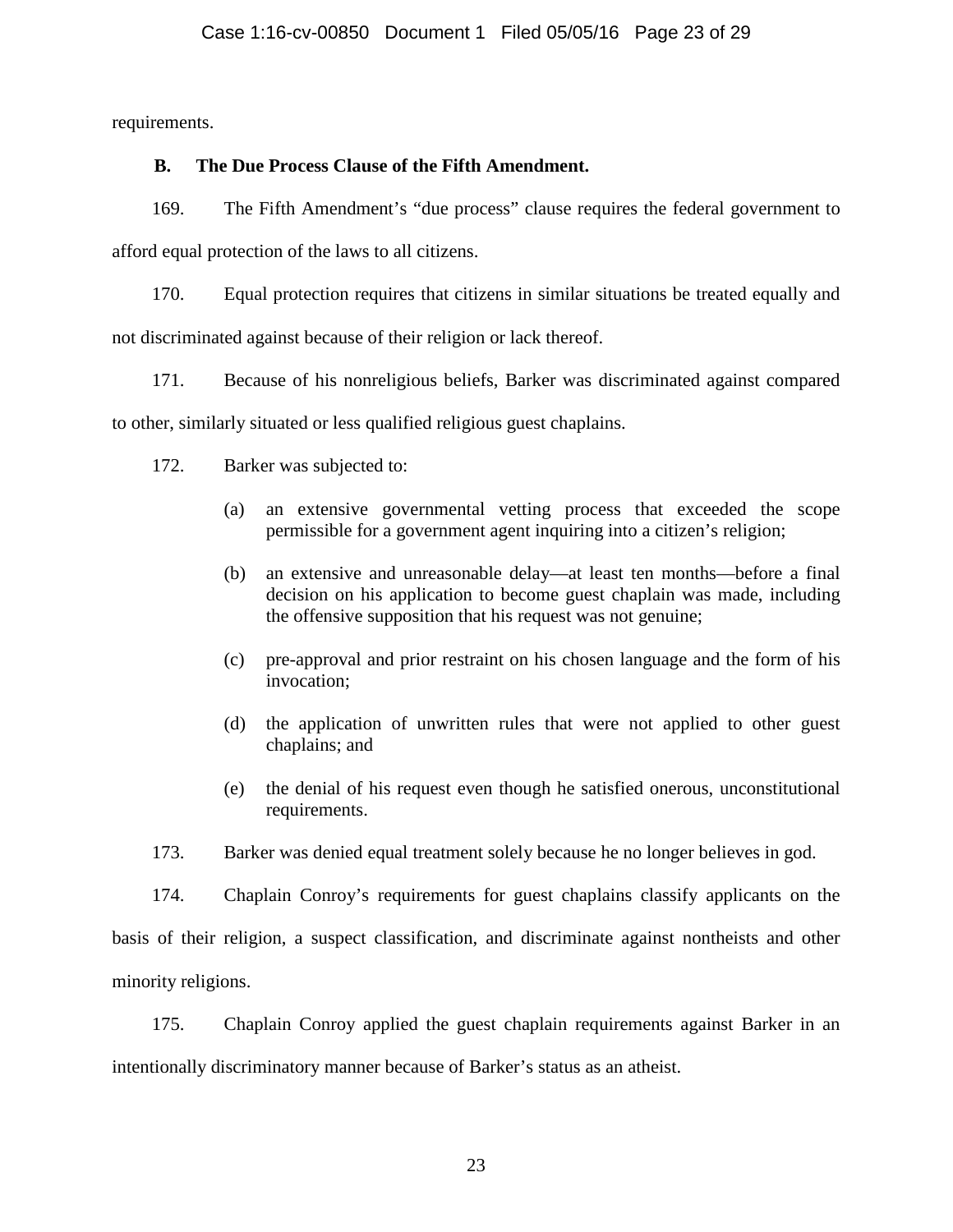#### Case 1:16-cv-00850 Document 1 Filed 05/05/16 Page 24 of 29

176. Chaplain Conroy's requirements for guest chaplains have an adverse effect on nontheists and many minority religious leaders who are otherwise capable of serving their country as guest chaplains.

177. Plaintiff seeks declaratory, injunctive, and mandamus relief under this ground for relief.

## **C. The Religious Freedom Restoration Act.**

178. The Religious Freedom Restoration Act (RFRA), 42 U.S.C. §2000bb et seq., provides that the federal government, which includes the House Chaplain, "shall not substantially burden a person's exercise of religion even if the burden results from a rule of general applicability," unless the government demonstrates that the burden "is in furtherance of a compelling governmental interest" and "is the least restrictive means of furthering" that interest. 42 U.S.C. § 2000bb-l(a)(b).

179. Barker's atheism and other nontheistic beliefs are sincerely held and occupy a place in his life equivalent to that of religious beliefs.

180. By conditioning a significant government benefit, the opportunity to be a guest chaplain before the House of Representatives, on requirements that exclude atheists—that applicants be ordained, be practicing in the religion in which they were ordained, and that they address a supernatural higher power—the Chaplain's Office is putting substantial pressure on Barker to modify his behavior and to violate his sincerely held beliefs.

181. By requiring Barker to maintain religious activity in the church that originally ordained him, the Chaplain's office is placing a substantial burden on Barker, forcing him to either act in opposition to his sincerely held beliefs or forego a government benefit and opportunity that he is otherwise qualified to receive.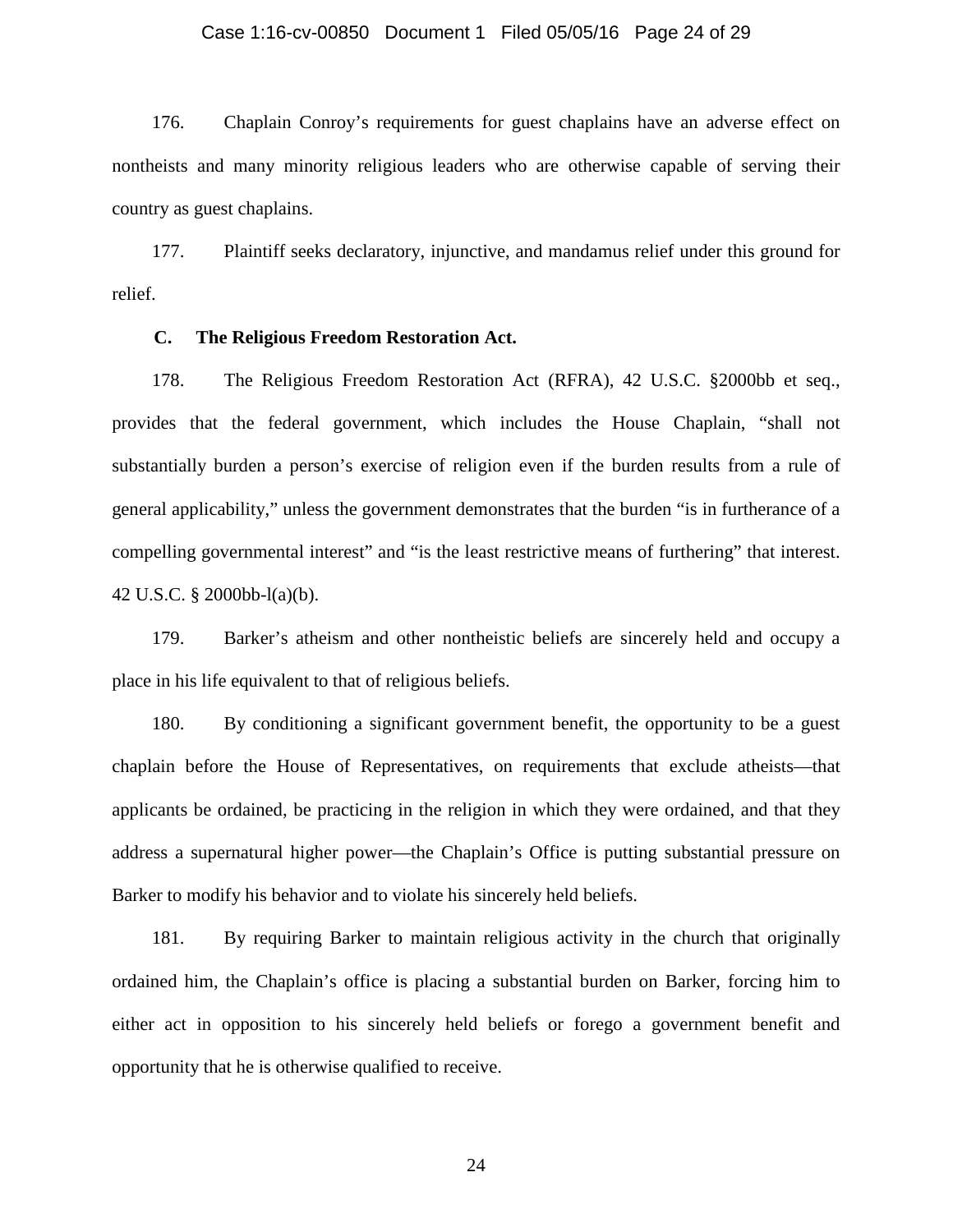#### Case 1:16-cv-00850 Document 1 Filed 05/05/16 Page 25 of 29

182. To meet the unwritten ordination requirement, for example, Barker must give up his current belief system, which does not have ordinations, and either: 1) convert to Christianity (the religion of his current ordination) or 2) convert to another religion with ordinations and acquire an ordination in that religion.

183. *There is no greater free exercise burden than the government requiring a person to convert to a different religion*.

184. By requiring Barker to craft an invocation to a supernatural higher power, a higher power that the Chaplain's Office finds acceptable but in which Barker does not believe, the government is coercing him to either: 1) abandon his beliefs and adopt beliefs the government deems more acceptable or 2) forego the government benefit that he is otherwise qualified to receive.

185. Forcing Barker to choose between his beliefs and the opportunity to deliver an invocation places a substantial burden on the free exercise of his chosen belief system.

186. Chaplain Conroy's restrictive rules for guest chaplains—that applicants be ordained, be practicing in the religion in which they were ordained, and that they address a supernatural higher power—do not further a compelling state interest.

187. There is no compelling state interest in limiting guest chaplains to those who are ordained and actively practicing in the religion in which they were ordained.

188. No compelling state interest requires guest chaplains to address a supernatural higher power while delivering their invocation.

189. Any articulated interest is a pretext, meant to obscure the actual purpose of the unwritten requirements, which is to filter out otherwise qualified guest chaplains of whom Chaplain Conroy does not approve.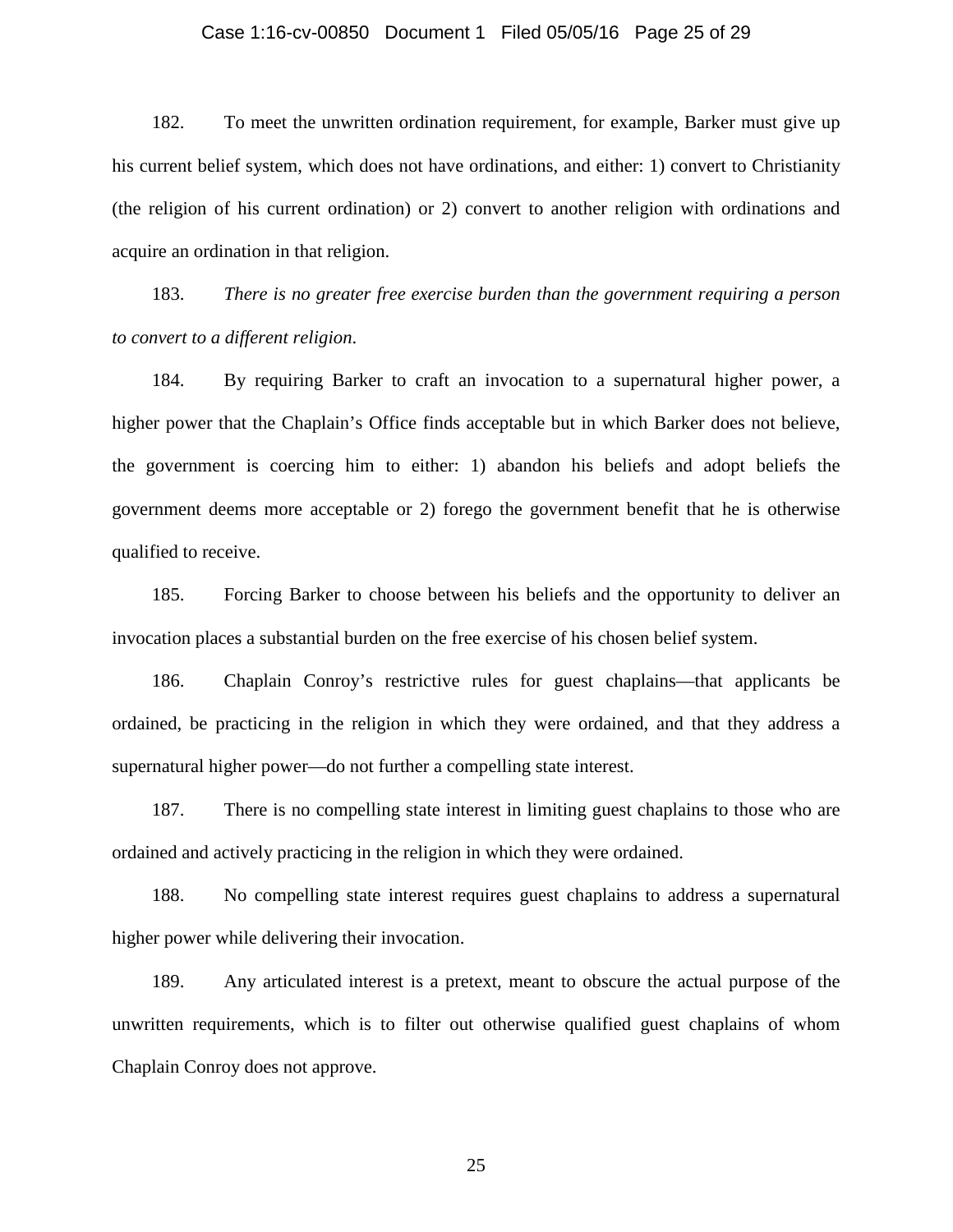#### Case 1:16-cv-00850 Document 1 Filed 05/05/16 Page 26 of 29

190. Defendants' requirements for guest chaplains also are not the least restrictive means of furthering a compelling state interest.

191. Indeed, many government bodies currently operate successfully with less restrictive requirements for guest chaplains.

192. The Chaplain's Office's unwritten rules currently exclude not only atheists, but any minority religion that does not recognize a supernatural higher power or does not have the equivalent of an ordination.

193. Plaintiff accordingly is entitled to declaratory, injunctive, and mandamus relief pursuant to the Religious Freedom Restoration Act.

## **D. U.S. Constitution, Article 6, Paragraph 3.**

194. The Religious Test Clause compels that "no religious test shall ever be required as a qualification of any office or public trust under the United States." U.S. Const. art. VI, ¶3.

195. Requiring that a guest chaplain "be ordained by a recognized body in the faith in which he/she practices" or even that a guest chaplain possess an ordination "certificate" that is "current or legitimate" amounts to a religious test.

196. Requiring that a guest chaplain direct an invocation to a supernatural higher power is a religious test.

197. The House Chaplain is an "office . . . under the United States," and by assuming the House Chaplain's duties, the guest chaplain is also an "office or public trust under the United States."

198. The Chaplain's requirements prohibit any nonreligious individual, including Barker and individuals from some minority religions, from occupying the office of guest chaplain, however briefly.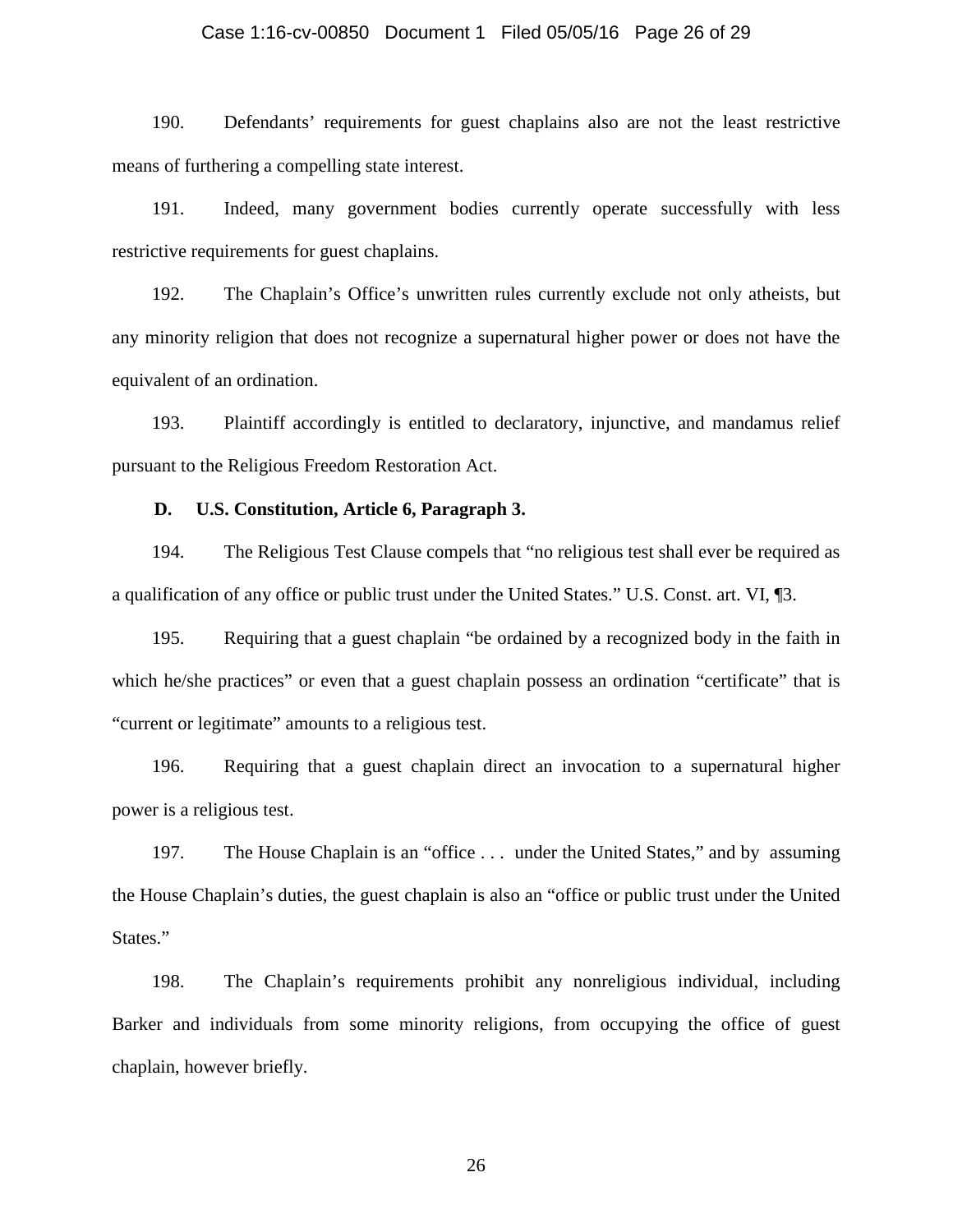#### Case 1:16-cv-00850 Document 1 Filed 05/05/16 Page 27 of 29

199. The Supreme Court has recognized that nonreligious individuals are capable of fulfilling any opening invocation requirement, and therefore, no government interest justifies prohibiting nonreligious citizens from occupying the guest chaplain office.

200. Plaintiff accordingly also seeks declaratory, injunctive, and mandamus relief compelling compliance with the Religious Test Clause.

## **E.** *Bivens* **action against Chaplain Conroy in his personal capacity for discriminating against plaintiff for his personal religious choices.**

201. Plaintiff has a constitutionally protected right to equal treatment vis-à-vis similarly situated guest chaplains under the First and Fifth Amendments, as alleged above.

202. Chaplain Conroy, a federal official, has intentionally violated Barker's constitutional right to equal treatment by discriminating against him.

203. Chaplain Conroy's discrimination occurred under color of federal law.

204. Defendant cannot raise any appropriate immunity defense to this claim.

205. If this Court cannot otherwise grant Barker effective relief from Chaplain Conroy's discrimination, it can do so under *Bivens*.

206. Plaintiff seeks monetary damages against Chaplain Conroy in his personal capacity, as outlined in *Bivens v. Six Unknown Named Agents of the Federal Bureau of Narcotics*, 403 U.S. 388 (1971), for the injury he has suffered.

## **V. REQUEST FOR RELIEF**

WHEREFORE, Plaintiff respectfully requests that this Court:

a. Declare that barring atheists and other nonreligious individuals from the position of guest chaplain violates the Religious Freedom Restoration Act, Article 6 of the U.S. Constitution, and the First and Fifth Amendments to the U.S. Constitution.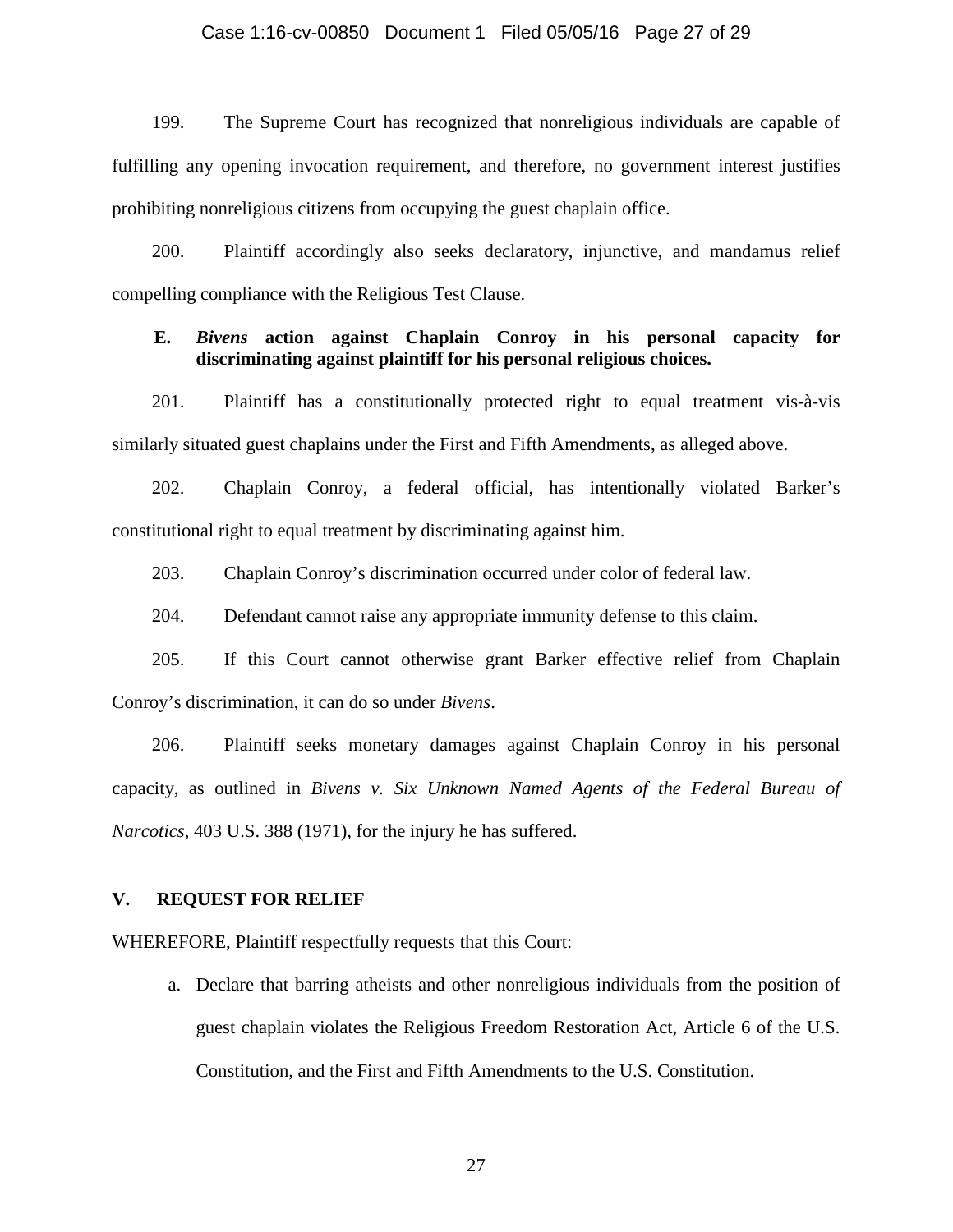- b. Declare that requiring guest chaplains to invoke a supernatural or god-like higher power violates the Religious Freedom Restoration Act, Article 6 of the U.S. Constitution, and the First and Fifth Amendments to the U.S. Constitution.
- c. Declare that requiring guest chaplains to be ordained and currently practicing in a religion that has ordinations violates the Religious Freedom Restoration Act, Article 6 of the U.S. Constitution, and the First and Fifth Amendments to the U.S. Constitution.
- d. Enjoin defendants from barring otherwise qualified atheist and nonreligious individuals from the position of guest chaplain on the basis of their lack of religion.
- e. Enjoin defendants from censoring the invocations of guest chaplains or requiring that those invocations address a supernatural higher power.
- f. Enjoin defendants from requiring that guest chaplains be ordained and practicing in an approved religious sect.
- g. Enjoin defendants from selectively imposing restrictions on guest chaplains in a way that inhibits the equal participation of minority religions or nonreligious citizens.
- h. Issue a mandamus order requiring Defendant Conroy to approve Dan Barker's appointment to the post of guest chaplain to the U.S. House of Representatives and schedule Barker to give an invocation as soon as possible.
- i. Award reasonable damages to Barker, to be assessed against Defendant Conroy in his personal capacity for violating plaintiff's clearly established rights.
- j. Award plaintiff the reasonable costs and expenses of this action, including attorneys' fees, under the Equal Access to Justice Act, 28 U.S.C. § 2412; the Civil Rights Act, 42 U.S.C. § 1988; the Religious Freedom Restoration Act, 42 U.S.C. § 2000bb; and/or any other applicable statute or rule of law or equity.